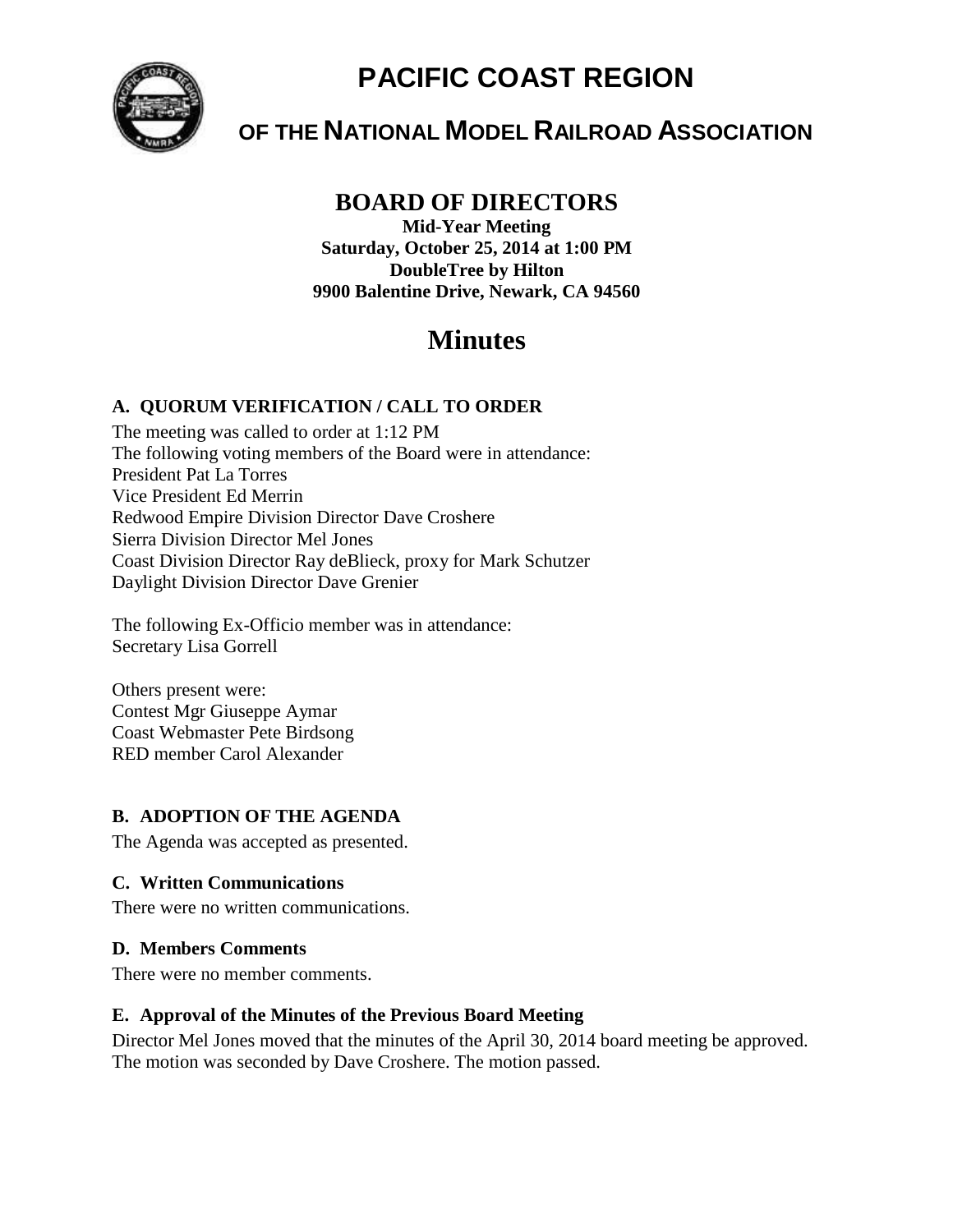#### **F. OFFICERS' REPORTS**

- F.1. President Pat LaTorres submitted a written report which is attached to the record copy of these minutes.
- F.2. Vice President Ed Merrin submitted a written report which is attached to the record copy of these minutes.
- F.3. Treasurer Larry Altbaum submitted a written report which is attached to the record copy of these minutes. Director Dave Grenier moved to accept the Treasurer's Report. Director Dave Croshere seconded. Motion carried.
- F.4. The Secretary had no separate report.

#### **G. DIRECTORS' REPORTS**

- G.1. Daylight Division Director Dave Grenier submitted a written report which is attached to the record copy of these minutes.
- G.2. Coast Division Director Mark Schutzer submitted a written report which is attached to the record copy of these minutes.
- G.3. Sierra Division Director Mel Jones submitted a written report which is attached to the record copy of these minutes.
- G.4. Redwood Empire Division Director Dave Croshere submitted a written report which is attached to the record copy of these minutes.
- G.5. Hawaiian Division is currently without a Director, and there has been no activity.

#### **H. Department Reports**

- H.1. Administration Department There was no report.
- H.2. Membership Department Doug Wagner submitted a written report which is attached to the record copy of these minutes.
- H.3. Publications Department Gus Campagna submitted a written report which is attached to the record copy of these minutes.

A comment was made that *Branch Line* is two words with no "the" in front.

#### H.4. Convention Department

2014 – Pat La Torres thanked the 2014 Convention committee. Ray deBlieck reported that he has not received a completed report from the committee.

2015 – Newark Convention Chair, Dave Parks.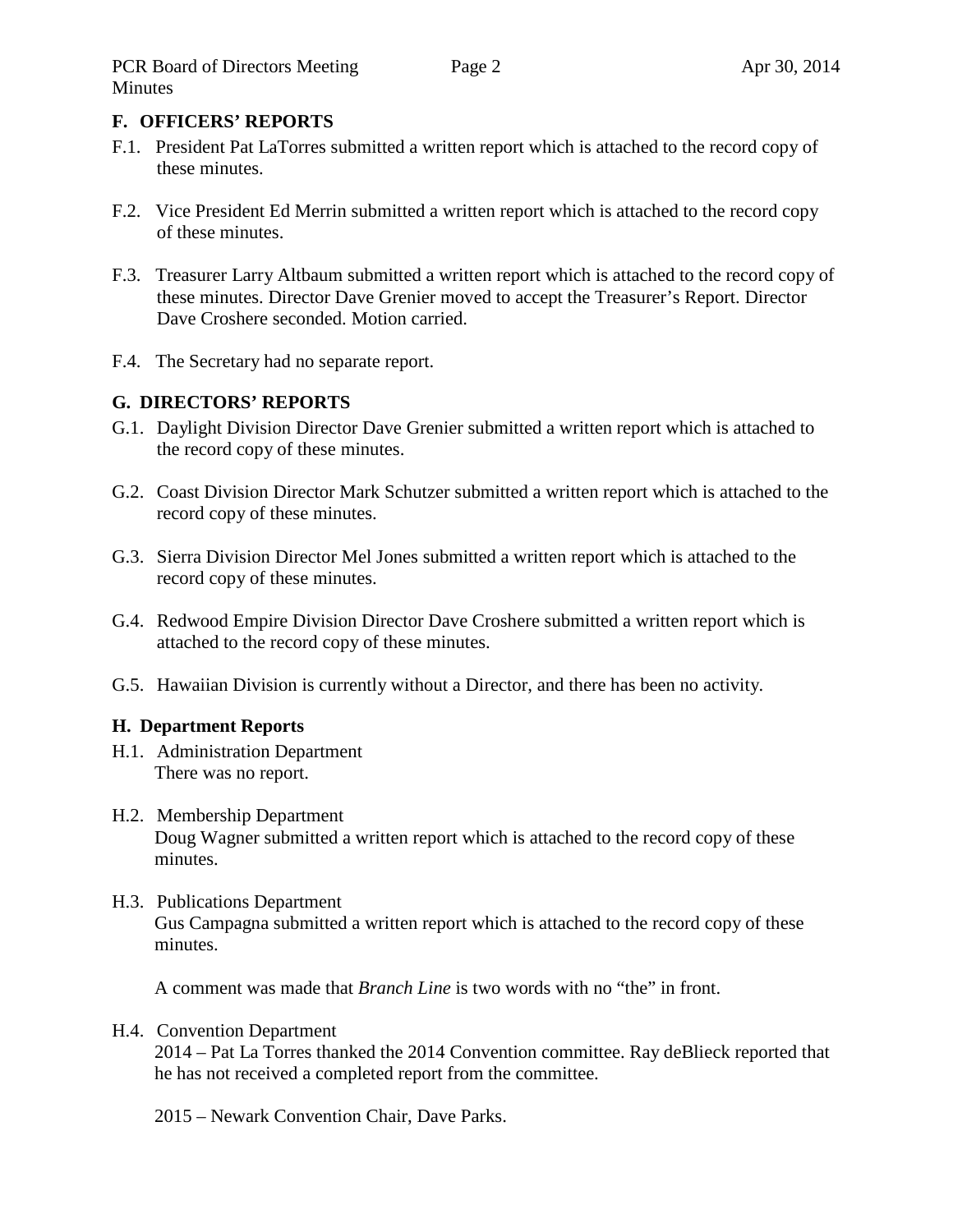#### PCR Board of Directors Meeting Minutes

2016 – Sacramento Convention Chair, Scott McAllister. Ray deBlieck reported they are still working on the location.

 $2017 - No$  report.

Carol Alexander asked about updating the Convention Manual in regards to meals for judges. She is willing to serve on the committee.

Pat La Torres asked whether Coast Division should continue to host the PCR conventions every other year; that perhaps it could be every third year. He wants comments and suggestions sent to him.

#### H.5. Contest Department

Contest Department Manager Giuseppe Aymar submitted a written report which is attached to the record copy of these minutes.

For item 2: For a system to keep up to date the names of the division contest chairs, it was decided that the information be forwarded to the PCR Webmaster and the Callboard would have the most current information.

For item 1: For the proposal of having kit built and scratch built items have the same number of scratch building points allowed, Dave Croshere moved that PCR Convention Contest adopt the AP scoring convention. Ray deBlieck seconded the motion. The motion carried.

#### H.6. Achievement Program Department There was no report.

H.7. Non-Rail There was no report.

### **I. OTHER REPORTS**

There were no other reports.

#### **J. UNFINISHED BUSINESS**

J.1. Brochure. See Publications report above.

> The brochures were accepted and thanks was given to the Brochure Committee. Dave Grenier will work with Gus Campagna to get the files on the website for download.

J.2. PCR Logo.

A committee comprising of Dave Croshere, Ray deBlieck, and Carol Alexander to narrow down the Logos to three for the Board to consider at the Spring meeting. The Logo will then be presented to the Membership.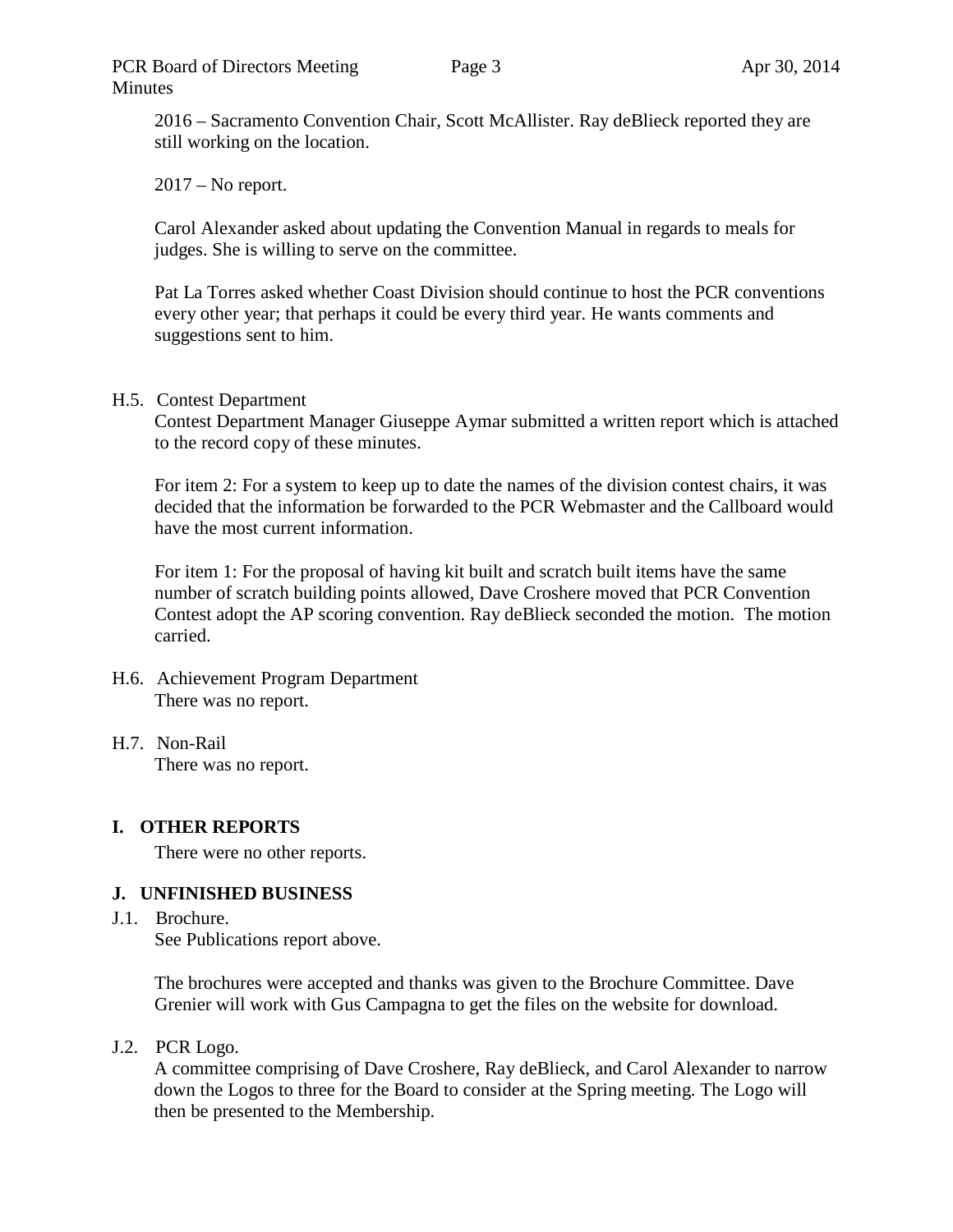PCR Board of Directors Meeting Minutes

J.3 Joint PSR/PCR Convention. Ray deBlieck will explore a joint convention with PSR to be held in the Bakersfield area.

#### **K. NEW BUSINESS**

No new business.

#### **L. ANNOUNCEMENTS**

L.1. Next Board of Directors meeting The next meeting will be on Wednesday, May 13, 2014 at 1 PM at DoubleTree by Hilton, Newark, California.

#### **M. ADJOURNMENT**

Director Dave Croshere moved that we adjourn the meeting. The meeting was adjourned at 3:55 PM.

Respectfully Submitted

Lisa S. Gorrell PCR Secretary 10/26/14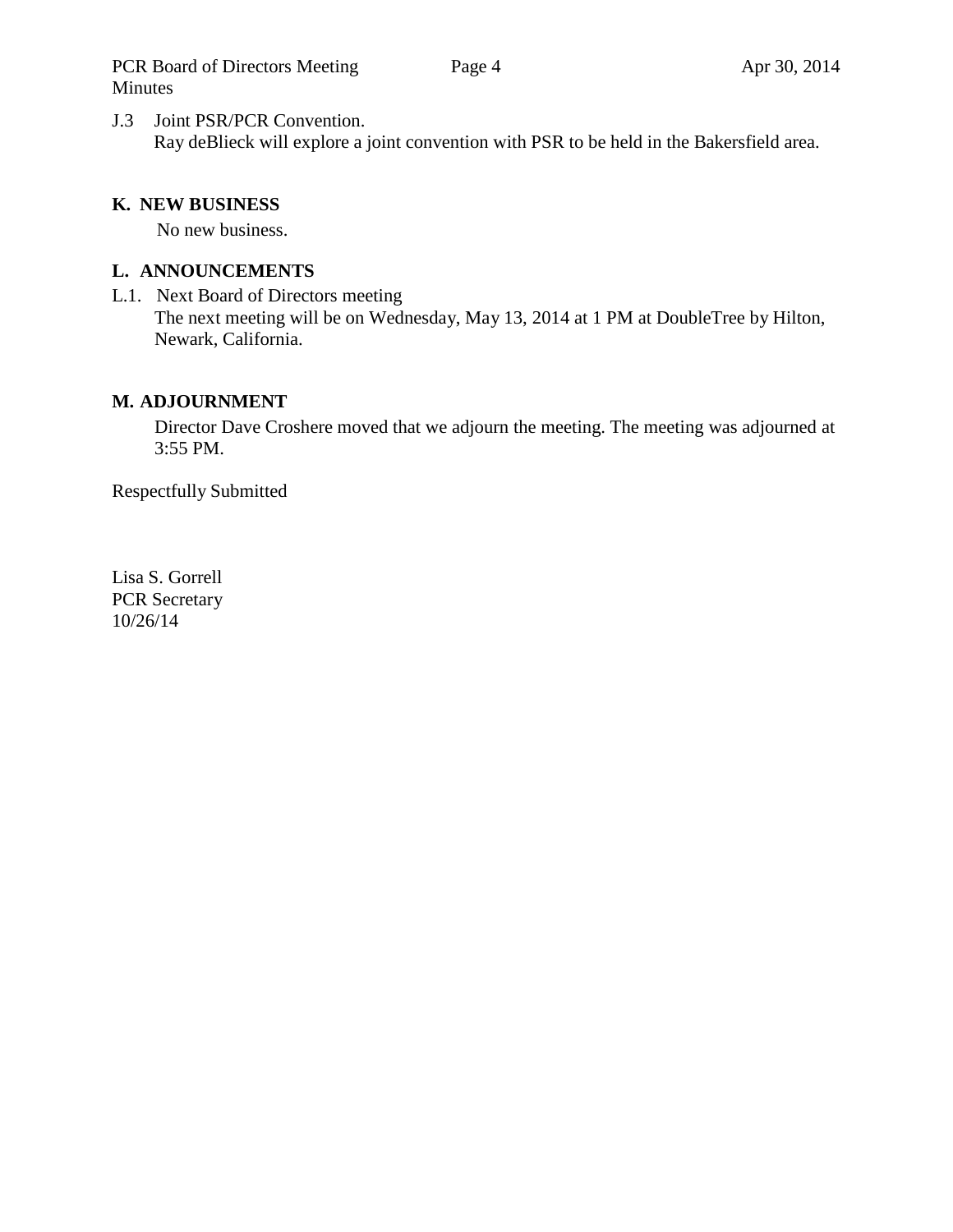#### PRESIDENT'S REPORT OCTOBER 25, 2015, MID-YEAR BOARD MEETING

As I enter into my last half year as President of the PCR, I would first like to thank everyone that has put in effort to help move this region forward over the past seven and a half years. Has everything been wonderful? No. But, we have managed to work as a team and move the region forward, with some pretty good results. For the most part, I will save my comments on the long view rearwards for the 2015 annual meeting, but I am going to touch on a few things at this meeting, because they will require some thought and consideration by the members of the BoD that will be continuing on in service after I step down next year.

The biggest consideration will be the PCR's relationship and involvement with the various Special Interest and focus groups within the hobby. While the region has developed and nurtured a really good relationship with both the LDSIG and the OPSIG, we still have a ways to go with some of the other groups. Many of our members are narrow gauge modelers and are quite involved with this aspect of the hobby, in general it seems that this is not a two way street. On the wider view, it seems that the narrow gauge community sees the NMRA as that HO scale, standard gauge focused organization – a view that may be shared with many of the model railroad subgroups. Most of the non-NMRA narrow gauge modelers that I have spoken with also see the NMRA only as a national organization and really seem not to be aware of the regional or divisional side of our organization. Further, possibly because the narrow gauge community tends to be a very loose grouping of modelers, more tied together by scale and railroads of interest, there is not really a cohesive organization that the NMRA can reach out to. I feel that within the PCR, we would be well served to try and change his perception of the NMRA. By letting the narrow gauge modelers see that on the local level we can support each other and that both groups can benefit, we may also be able to help improve the perception of the national organization.

The PCR's relationship with the Garden Railway community seems to be very similar. While there are a number of PCR members that are involved with this aspect of the hobby, there seems to be much the same perspective of the NMRA from many of the garden railway folks that I know. This is a very large demographic that could add tremendously to the PCR and our divisions, as well as be of benefit to the overall health of the NMRA. With the National Garden Railroad Convention coming back to the Bay Area (Santa Clara) in 2016, we have an opportunity to put forward a better perception of the NMRA – again, especially on the local/PCR level – in the eyes of the garden railway community. This may be something as simple as approaching the committee putting this convention together and asking, what can we (the PCR) do to help? Perhaps something as simple as becoming co-promoters of the convention, which might provide coverage under the NMRA insurance policy. The key here is that we would be mindful that this is primarily their show and we would be riding in the back seat.

The third group that I see as an important area for the region to involve itself with is the Railroad Prototype Modelers (RPM). The RPM movement has been an active and dynamic part of the hobby since at least the last fifteen to twenty years – if not longer. On the national level, this group has had an ongoing conflict with the NMRA for as long as I can remember. The sad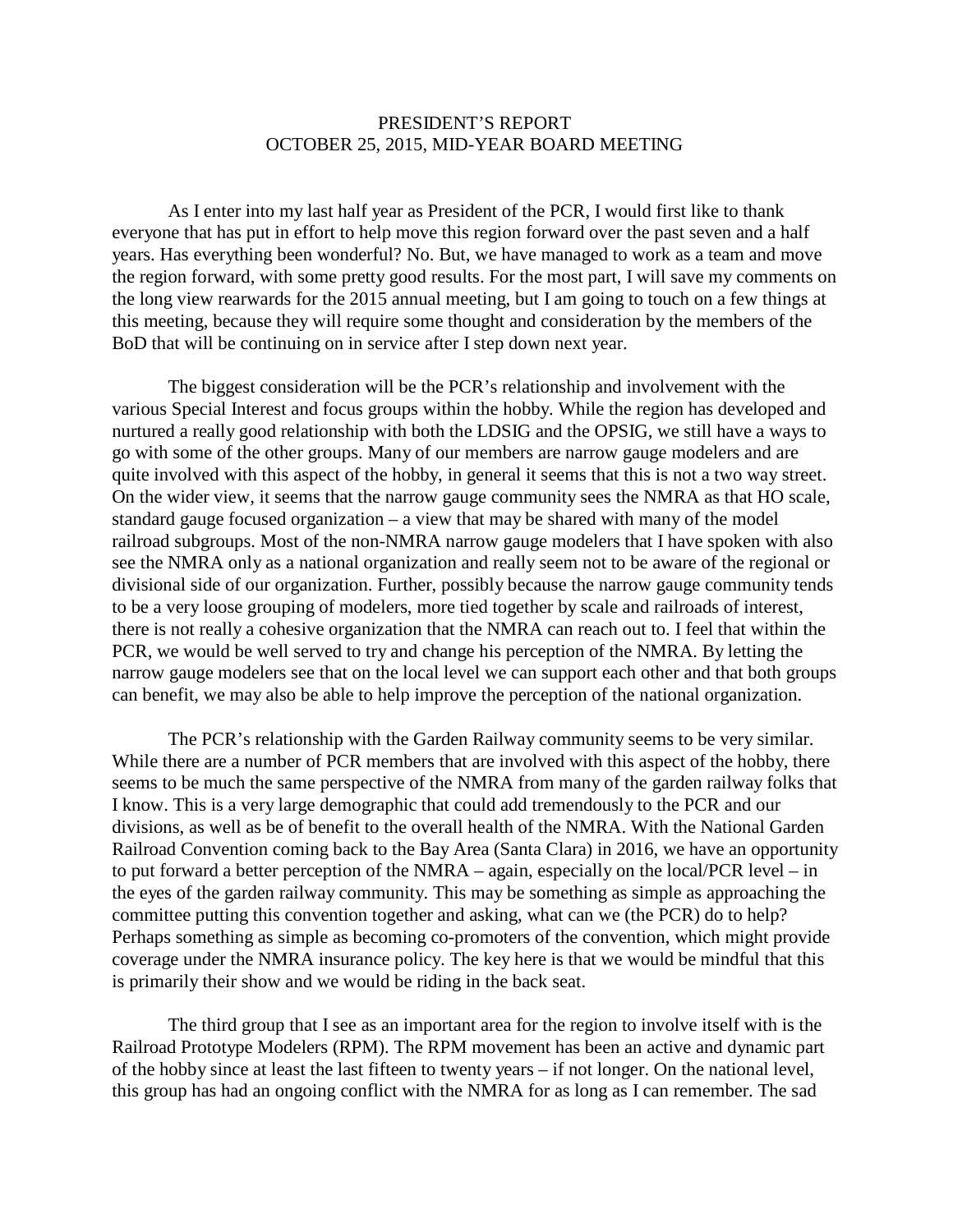thing is that the source of this conflict seems to be primarily caused by the actions of NMRA members and our upper management, rather than the other way around. Besides the modeling techniques that have been pioneered by the RPM movement (some of which have made their way into various NMRA programs – though it seems more by accident than design), this group also appears to be a pathway into the FreeMo modular area of interest – HO and N scale. Both the RPM and the FreeMo groups seem to be drawing from the same younger demographic that the NMRA is somehow managing to miss. Again, we seem to already have a somewhat open door for access by the NMRA, through our relationships within the PCR. What we now need to do is work with these folks to refine and strengthen this tie. To be sure, this may mean that the PCR/NMRA might be the subordinate member of the relationship – but if both parties benefit from it, what does it matter who holds the throttle?

As I look forward to the next six months and beyond, I see the next big challenge for the PCR – and the NMRA in general – as making a concerted effort to develop a positive working relationship with these groups. If there is something which I see as essential to the growth, if not the survival of the PCR – with or without the national NMRA organization – it is that we NEED the input and strength that can be gained by a working relationship with all of these groups. We need to be able to figure out how to work with all of these groups, even if they choose not to step under the NMRA umbrella. Even if they choose not to be "officially" part of the NMRA, there is no reason that we cannot try to work out a co-habitation relationship between them and the PCR. While I have made some initial effort to contact members of some of these groups over the past few years, I will be looking for some member(s) that will be willing to continue on with this process during my last six months – and to continue on beyond next April and May.

Having had some time to get comfortable as a member of the board of  $21<sup>st</sup>$  century Limited, I see this as another area where the region has potential to move forward and perhaps even show some growth. Having a member of the region's board as a working member of their BoD will provide more opportunity to work both organizations toward growth and improvement of the hobby. Again, as I step down from the PCR board next year, a new member of this board will be asked to join their board and we will need to seriously consider what opportunities will be presented for growth and improvement of both the hobby in general and the PCR in particular. Once more, I really see no reason that the PCR NEEDS to be the controlling unit. The key point of focus HAS to be what is in the best interest of the hobby. The PCR in particular and the NMRA in general need to realize that sometimes it might actually be better to be the minority partner in a working relationship.

To touch briefly on the education and social side of the PCR, our 2014 regional convention was a learning opportunity for both the PCR and our neighbors both to the north and south, both regions having a large number of members in attendance. These opportunities included both things that were done really well and some that probably could have (should have?) been presented a little bit better. I'd like to take a moment and again thank Paul and his team for putting on a great convention. The biggest plus being yet another opportunity to meet friends (both old and new) and learn again why this is such a great hobby.

Beyond these points, I really don't have much more to say. I'm sure that there are things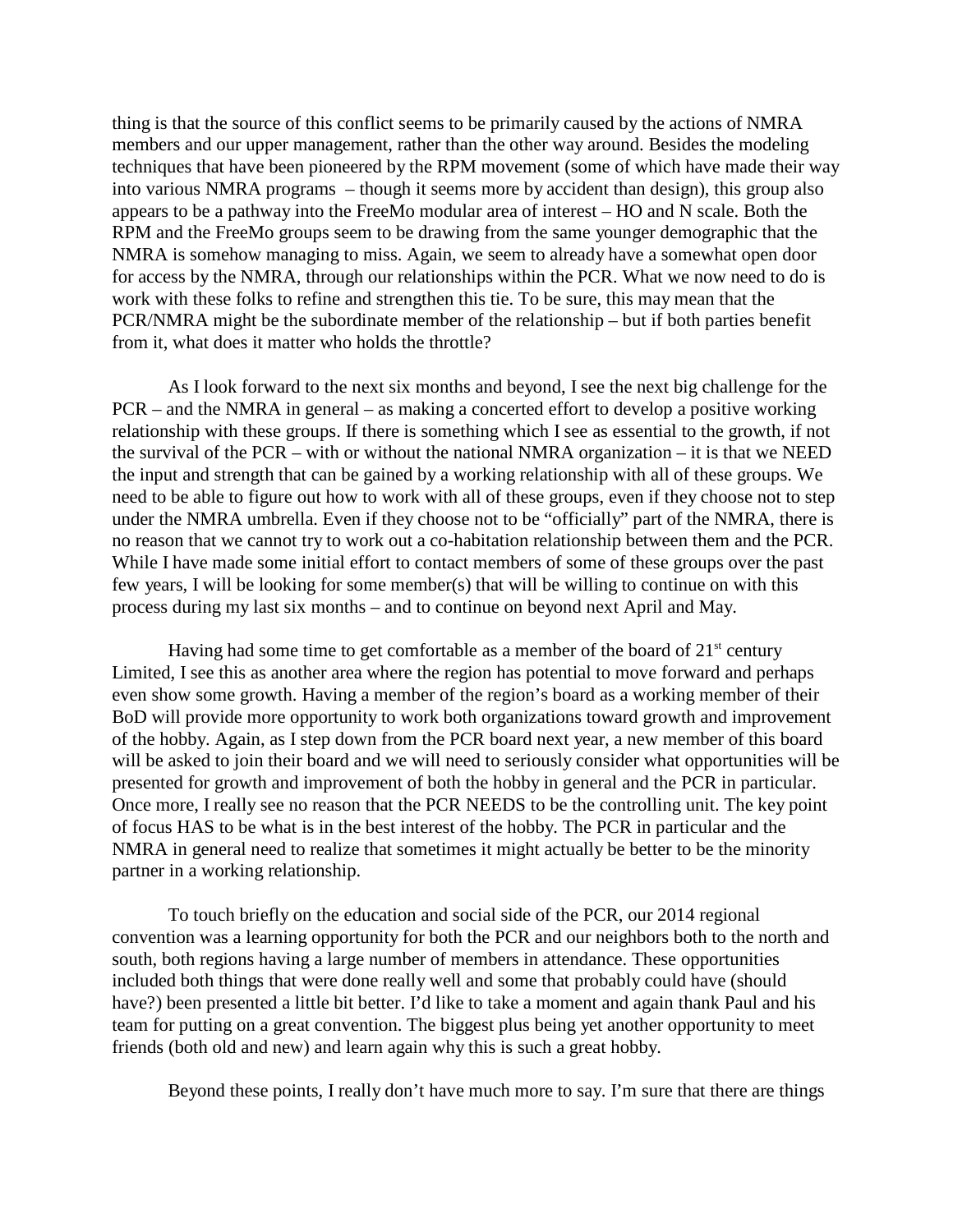that I have missed (and others will probably gladly point them out to me) and we may hit on them later on in this meeting – or not.

Respectfully submitted, Pat LaTorres, President, PCR/NMRA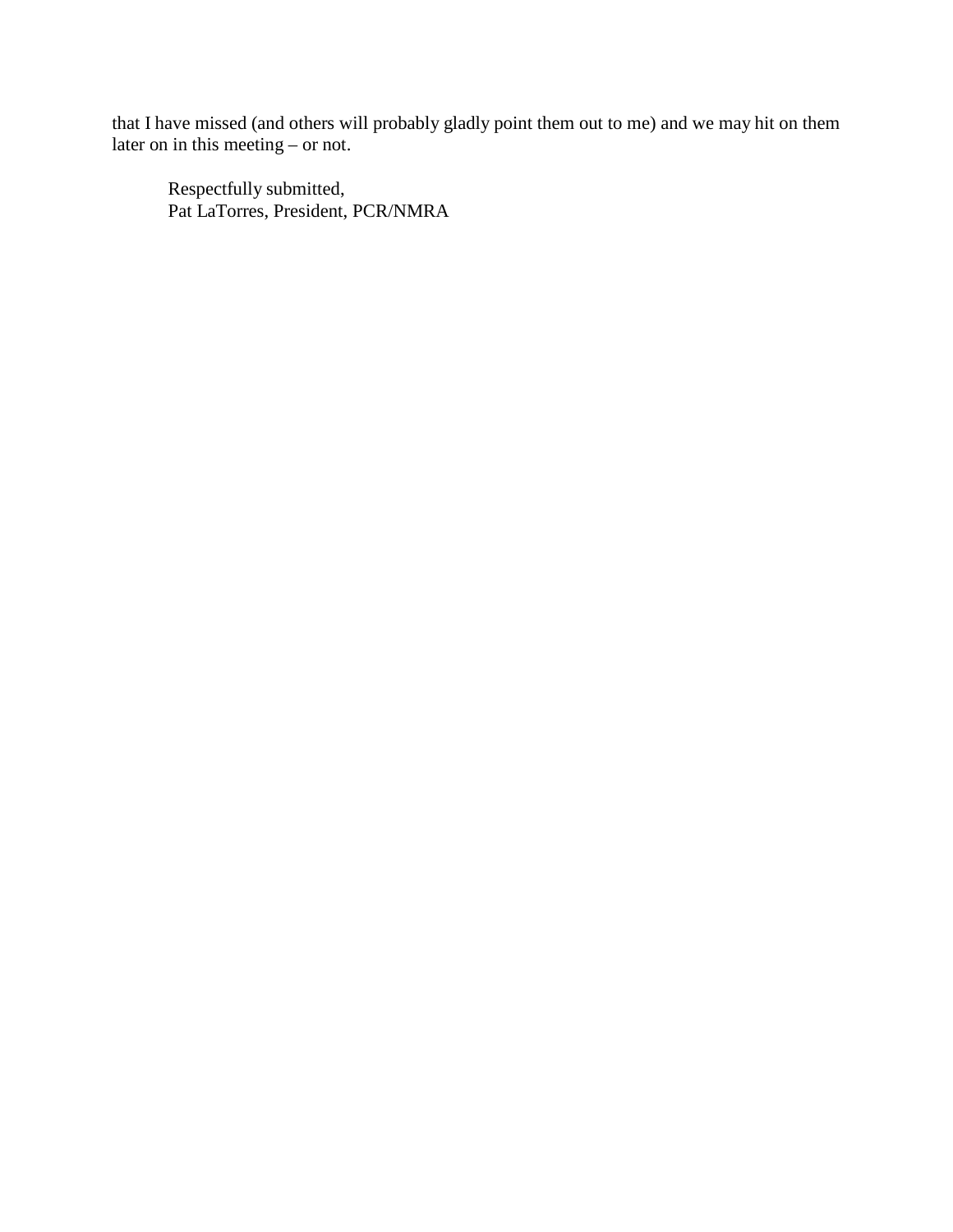

# **PACIFIC COAST REGION OF THE NATIONAL MODEL RAILROAD ASSOCIATION**

Vice President's Report October 3, 2014

To the Board of Directors:

This may be the shortest report I have provided to the Board, but that may be a good thing.

Briefly, my activities and energies have been directed primarily at enhancing or developing interest in attracting younger generations of modelers to the NMRA. Not to model railroading, but to the NMRA. In that endeavor we are handicapped by changing times and cultures, with organizations like ours becoming less appealing to young and even middle-aged hobbyists.

From my end, I have tried to facilitate and encourage an ongoing discussion and debate within our Region over what, if anything, is the right thing to do. This discussion has been active beyond PCR, and there are changes taking place in a number of quarters that have been interesting to follow.

Locally, we have made efforts that certainly can't hurt our attempts to draw younger people in, although whether they will work is yet to be seen. We have new sets of updated brochures to distribute at public events and our Regional and Divisional meets are being spruced up with new programmatic ideas, including inviting nonmember clubs and outside interest groups to attend and participate, and experimenting with meeting content that is "outside the box" such as op sessions on featured layouts.

Most of the Board was included in the emails regarding Christopher Palermo's creation of a PCR Facebook page. Since Mr. Palermo is under 50 (did I mention this as a target group?) I am encouraged by his initiative and interest. In my opinion, we older members are not where the changes should be coming from.

On the other end of the age spectrum issue, we have probably seen the last of contributions from Russ Clover. On my agenda was using his talents to create a new and improved PCR logo, but that will have to be shelved until another plan is available. In repeatedly pushing for this I do not intend to ruffle feathers or belittle the past good efforts of PCR members. Nor do I wish to denigrate what is for many a sentimental link to the earlier days of PCR. However, I do wish to encourage us to take a hard look at how outdated this logo is. It is not just an issue of design and content. It also has to do with the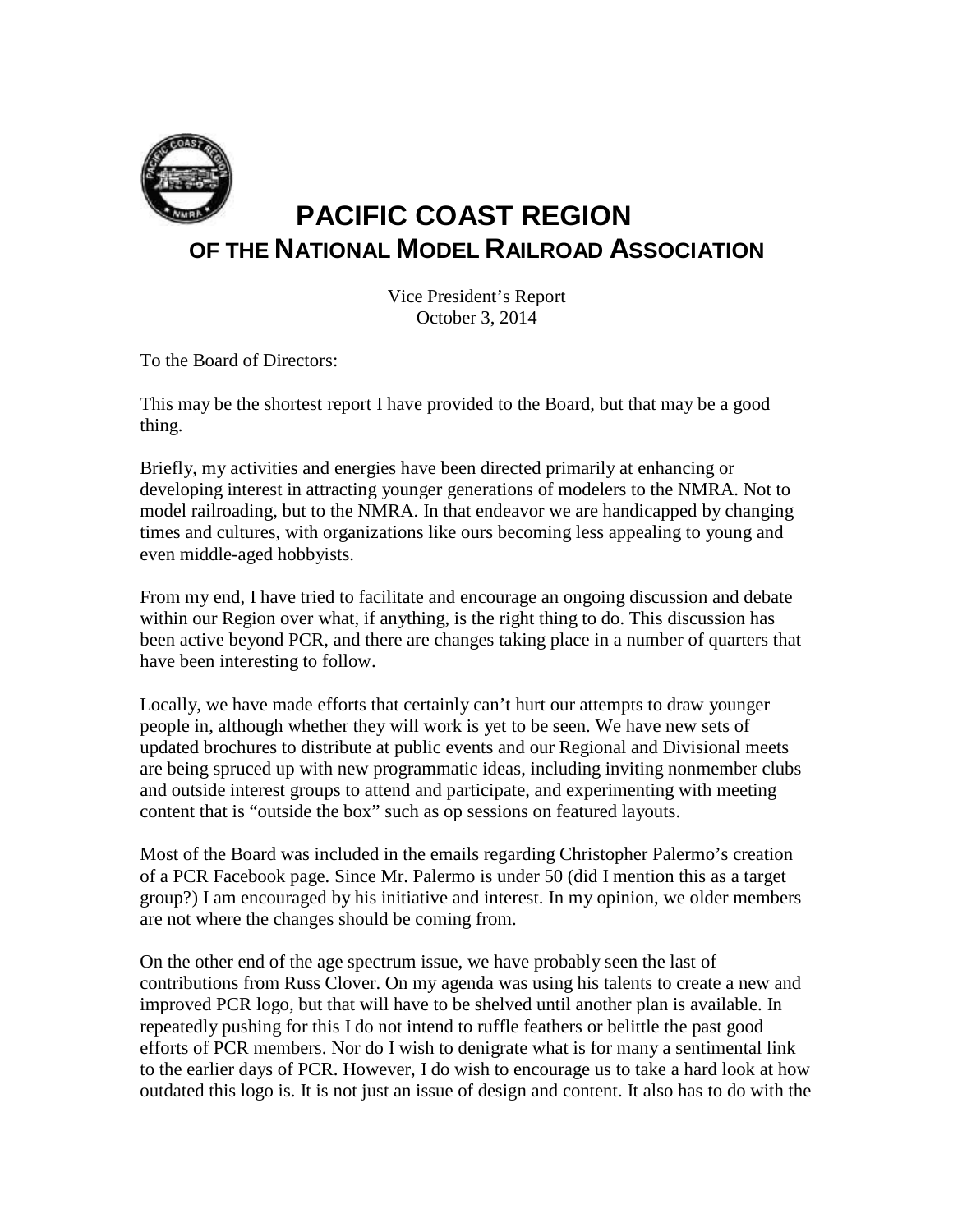crudeness, by today's standards, of the graphic techniques employed to create it. Russ did a heroic job of resurrecting something from a blobby, over copied mess, but it still stands out from the background as something from the dark ages. As the public face of PCR it needs to be recreated from the ground up. I encourage the Board to stop procrastinating on this and take it with the seriousness it deserves. Don't fall back on what my first girlfriend's mother said to me with a cynical smirk, "So fine feathers make fine birds, do they?" In fact, they do.

Respectfully,

Ed Merrin Vice-President, PCR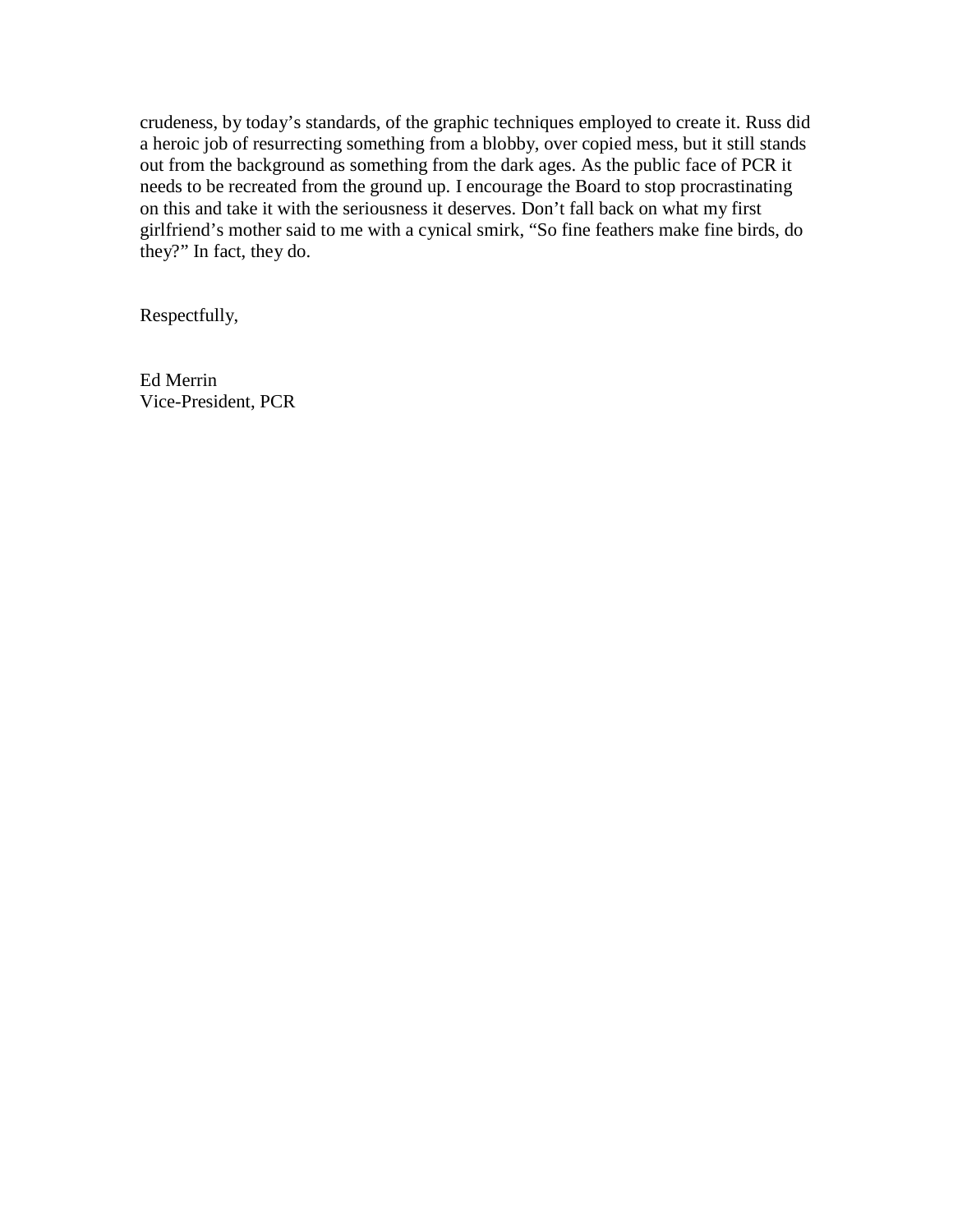## **PACIFIC COAST REGION**

## **of the NATIONAL MODEL RAILROAD ASSOCIATION**

**Treasurer's Report**

October 16, 2014

The financial trend over the last few years has continued unabated. That is, our expenses continue to exceed our operating income. The change made to the BranchLine subscription rates is being realized, and I expect it to continue upward so long as subscribers renew. The income from subscriptions in the first six month of this fiscal year is up about \$775 over the same period last year. Printing and postage rates do continue to increase. This year the income statement indicates a loss of over \$850 compared to a gain of \$244 last year, but this is primarily due to having not received the PCR portion of the convention excess, estimated at about \$1,500. Hence, our operating gain for the period is about \$650. The proposed budget attempts to recognize these factors, and is presented for the Board's approval.

Beyond those comments, our financial position has not really changed. We do have sufficient resources to maintain our programs, and I do not see the need to make significant changes. That said, however, we should do all we can to increase our membership and increase our income.

I will not be with you at the meeting. Should there be any questions or comments, please contact me at 510-912-1076 (Cell) or at [emerbaum@msn.com.](mailto:emerbaum@msn.com)

> Respectfully Submitted, *Larry Altbaum* PCR Treasurer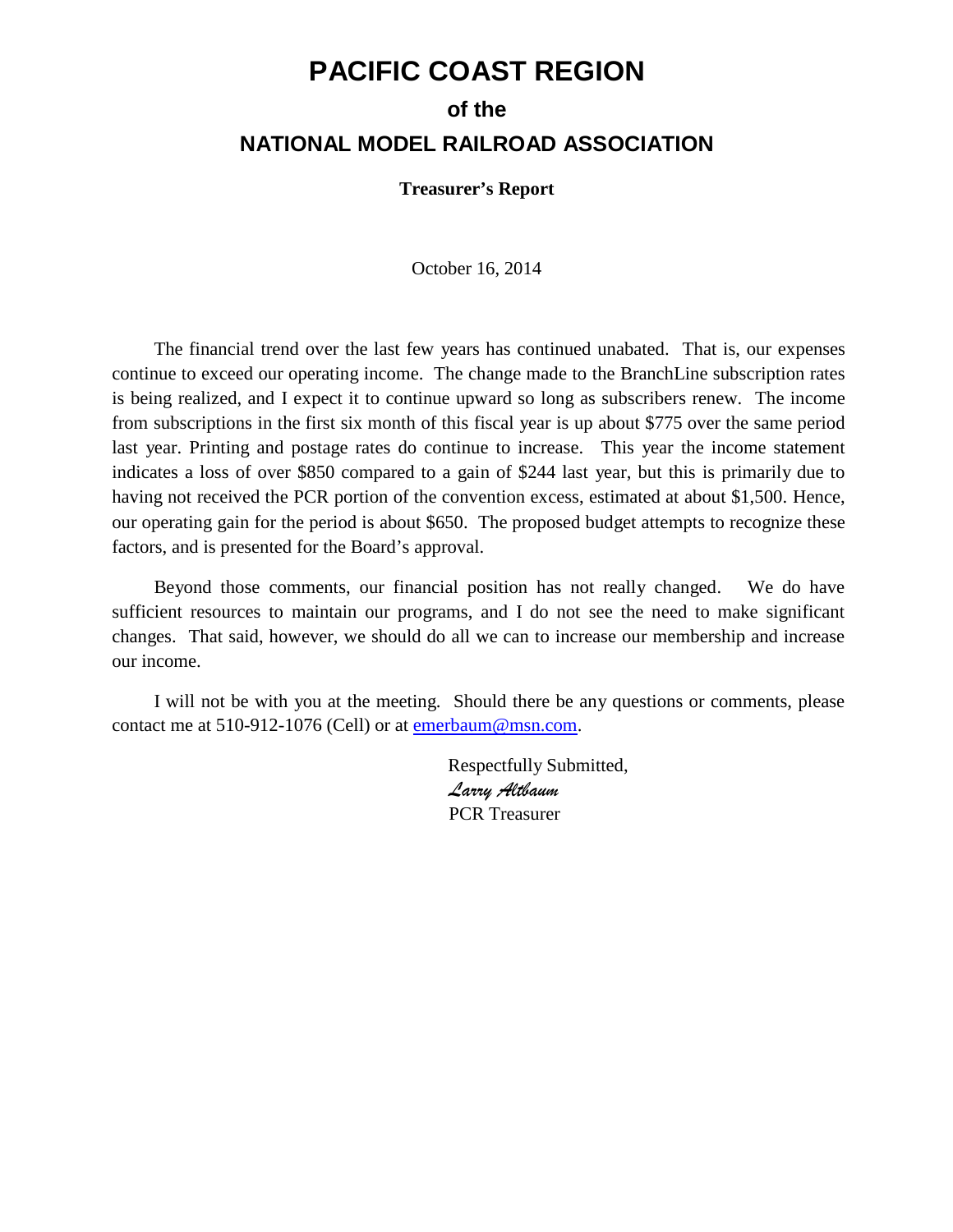## **Pacific Coast Region - NMRA Budget**

|                                 | <b>Adopted</b><br>2014 Bud. | <b>Actual</b><br>2014 6 Mths. | Projected<br>2014 | Projected<br>Variance | <b>Proposed</b><br>2015 |  |
|---------------------------------|-----------------------------|-------------------------------|-------------------|-----------------------|-------------------------|--|
| <b>Operating Income</b>         |                             |                               |                   |                       |                         |  |
| Life Interest                   | 40.00                       | 14.88                         | 30.00             | (10.00)               | 30.00                   |  |
| <b>BL Subscriptions</b>         | 3,800.00                    | 2,448.68                      | 4,600.00          | 800.00                | 4,400.00                |  |
| From Nat'l                      | 2,000.00                    | 958.00                        | 1,900.00          | (100.00)              | 1,850.00                |  |
| Other                           | 400.00                      | 17.00                         | 17.00             | (383.00)              | 400.00                  |  |
| <b>Bank Interest</b>            | 50.00                       | 21.84                         | 45.00             | (5.00)                | 45.00                   |  |
| <b>Total Income</b>             | 6,290.00                    | 3,460.40                      | 6,592.00          | 302.00                | 6,725.00                |  |
| <b>Operating Expense</b>        |                             |                               |                   |                       |                         |  |
| Operations                      |                             |                               |                   |                       |                         |  |
| <b>Member Services</b>          | 50.00                       | 0.00                          | 0.00              | (50.00)               | 50.00                   |  |
| Member Promo.                   | 75.00                       | 0.00                          | 50.00             | (25.00)               | 150.00                  |  |
| Achievement                     | 225.00                      | 198.27                        | 200.00            | (25.00)               | 200.00                  |  |
| <b>Supplies</b>                 | 100.00                      | 0.00                          | 50.00             | (50.00)               | 100.00                  |  |
| <b>Bank Charges</b>             | 10.00                       | 0.00                          | 0.00              | (10.00)               | 10.00                   |  |
| Fees & Taxes                    | 20.00                       | 0.00                          | 20.00             | 0.00                  | 20.00                   |  |
| Accounting                      | 0.00                        | 0.00                          | 0.00              | 0.00                  | 0.00                    |  |
| <b>Branchline</b>               |                             |                               |                   |                       |                         |  |
| Printing                        | 5,100.00                    | 2,552.09                      | 5,200.00          | 100.00                | 5,400.00                |  |
| Postage                         | 1,300.00                    | 579.52                        | 1,250.00          | (50.00)               | 1,350.00                |  |
| Use Tax                         | 400.00                      | 181.27                        | 450.00            | 50.00                 | 450.00                  |  |
| Other                           | 450.00                      | 209.58                        | 225.00            | (225.00)              | 250.00                  |  |
| <b>Division Support</b>         | 950.00                      | 473.00                        | 950.00            | 0.00                  | 950.00                  |  |
| Projects                        | 0.00                        | 0.00                          | 0.00              | 0.00                  | 0.00                    |  |
| Web Page                        | 240.00                      | 119.70                        | 239.40            | (0.60)                | 250.00                  |  |
| Awards                          | 350.00                      | 0.00                          | 300.00            | (50.00)               | 350.00                  |  |
| Misc.                           | 100.00                      | 0.00                          | 50.00             | (50.00)               | 100.00                  |  |
| <b>Total Expense</b>            | 9,370.00                    | 4,313.43                      | 8,984.40          | (385.60)              | 9,630.00                |  |
| <b>Operating Excess/Deficit</b> | (3,080.00)                  | (853.03)                      | (2, 392.40)       |                       | (2,905.00)              |  |
| <b>Convention Income</b>        |                             |                               |                   |                       |                         |  |
| Conv. Exc.                      |                             | 0.00                          | 1,500.00          | 1,500.00              |                         |  |
| <b>Total Income</b>             |                             | 0.00                          | 1,500.00          | 1,500.00              |                         |  |
| <b>Convention Expense</b>       |                             |                               |                   |                       |                         |  |
| <b>Total Expense</b>            |                             | 0.00                          |                   | 0.00                  |                         |  |
| <b>Convention Exc/Def</b>       |                             | 0.00                          | 1500.00           | 1,500.00              |                         |  |
| <b>Total Excess/Deficit</b>     | (3,080.00)                  | (853.03)                      | (892.40)          |                       | (2,905.00)              |  |

**Note -** Items in bold are discussed in the Treasurer's report.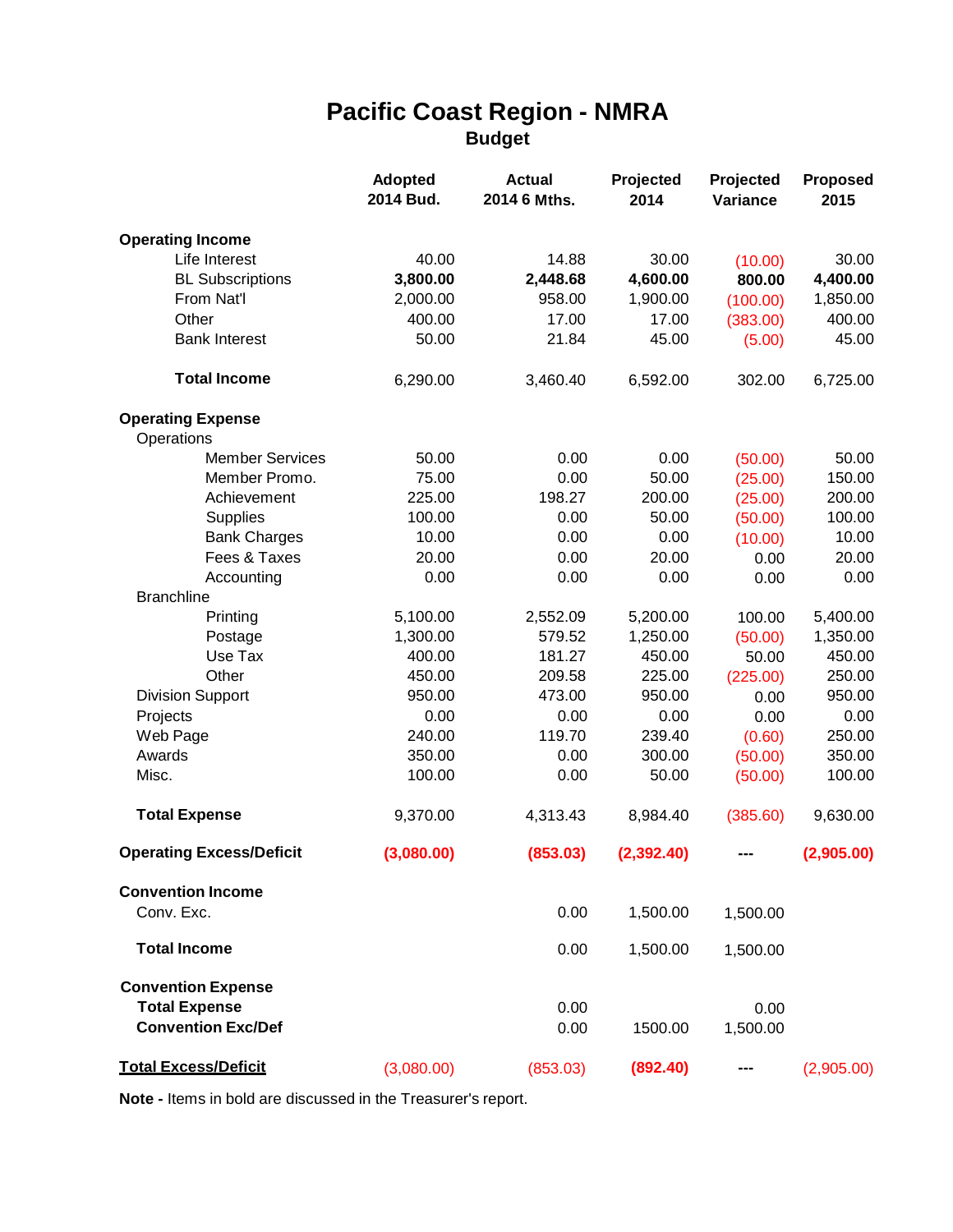### **Pacific Coast Region - NMRA Income Statement**

|                                    | <b>6 Months</b><br><b>Ended Sep/14</b><br>=========== | <b>6 Months</b><br><b>Ended Sep/13</b> | Variance<br>Fav/ <unf></unf> | % Var<br>$=$ $=$ $=$ $=$ $=$ $=$ $=$ |  |
|------------------------------------|-------------------------------------------------------|----------------------------------------|------------------------------|--------------------------------------|--|
| Income                             |                                                       |                                        | ==========                   |                                      |  |
| <b>PCR NMRA Rebate</b>             | 958.00                                                | 1,006.00                               | (48.00)                      | 4.8%                                 |  |
| PCR BL Subscriptions               | 2,448.68                                              | 1,673.64                               | 775.04                       | $-46.3%$                             |  |
| <b>Convention Proceeds</b>         | 0.00<br>------------                                  | 1,676.03<br>------------               | (1,676.03)                   | 100.0%                               |  |
| <b>TOTAL Income</b>                | \$3,406.68                                            | \$4,355.67                             | (948.99)                     | 21.8%                                |  |
| <b>Expenses</b>                    |                                                       |                                        |                              |                                      |  |
| Supplies - Achiev. Prog.           | 198.27                                                | 0.00                                   | 198.27                       |                                      |  |
| Postage - Branchline               | 579.52                                                | 267.96                                 | 311.56                       | $-116.3%$                            |  |
| Printing - Branchline              | 2,552.09                                              | 2,442.52                               | 109.57                       | $-4.5%$                              |  |
| Awards - President                 | 0.00                                                  | 406.07                                 | (406.07)                     | 100.0%                               |  |
| <b>NMRA Division Rebates</b>       | 473.00                                                | 497.50                                 | (24.50)                      | 4.9%                                 |  |
| Taxes, Fees, Licenses              | 0.00                                                  | 0.00                                   | 0.00                         |                                      |  |
| Use Tax - BranchLine               | 181.27                                                | 192.44                                 | (11.17)                      | 5.8%                                 |  |
| <b>Web Services</b>                | 119.70                                                | 119.70                                 | 0.00                         | 0.0%                                 |  |
| Misc. Expenses - Branchline        | 209.58<br>------------                                | 238.96<br>------------                 | (29.38)<br>------------      | 12.3%                                |  |
| <b>TOTAL Expenses</b>              | \$4,313.43<br>------------                            | \$4,165.15                             | 148.28<br>------------       | $-3.6%$                              |  |
| <b>OPERATING PROFIT</b>            | (906.75)                                              | 190.52<br>------------                 | (1,097.27)                   | 575.9%                               |  |
| <b>Other Income &amp; Expenses</b> |                                                       |                                        |                              |                                      |  |
| Life Interest                      | 14.88                                                 | 22.15                                  | (7.27)                       | 32.8%                                |  |
| <b>Convention Interest</b>         | 21.84                                                 | 31.78                                  | (9.94)                       | 31.3%                                |  |
| Misc. Income - Operations          | 17.00                                                 | 0.00                                   | 17.00                        |                                      |  |
| <b>TOTAL Other Income &amp;</b>    |                                                       |                                        |                              |                                      |  |
| <b>Expenses</b>                    | \$53.72                                               | \$53.93                                | (0.21)                       | 0.4%                                 |  |
| <b>PROFIT BEFORE TAXES</b>         | (\$853.03)                                            | \$244.45                               | (1,097.48)                   | 449.0%                               |  |
| <b>NET PROFIT</b>                  | (\$853.03)                                            | \$244.45                               | (1,097.48)                   | 449.0%                               |  |
|                                    | =====                                                 | $=$ = = = = = = = = = = = =            | ===========                  | =========                            |  |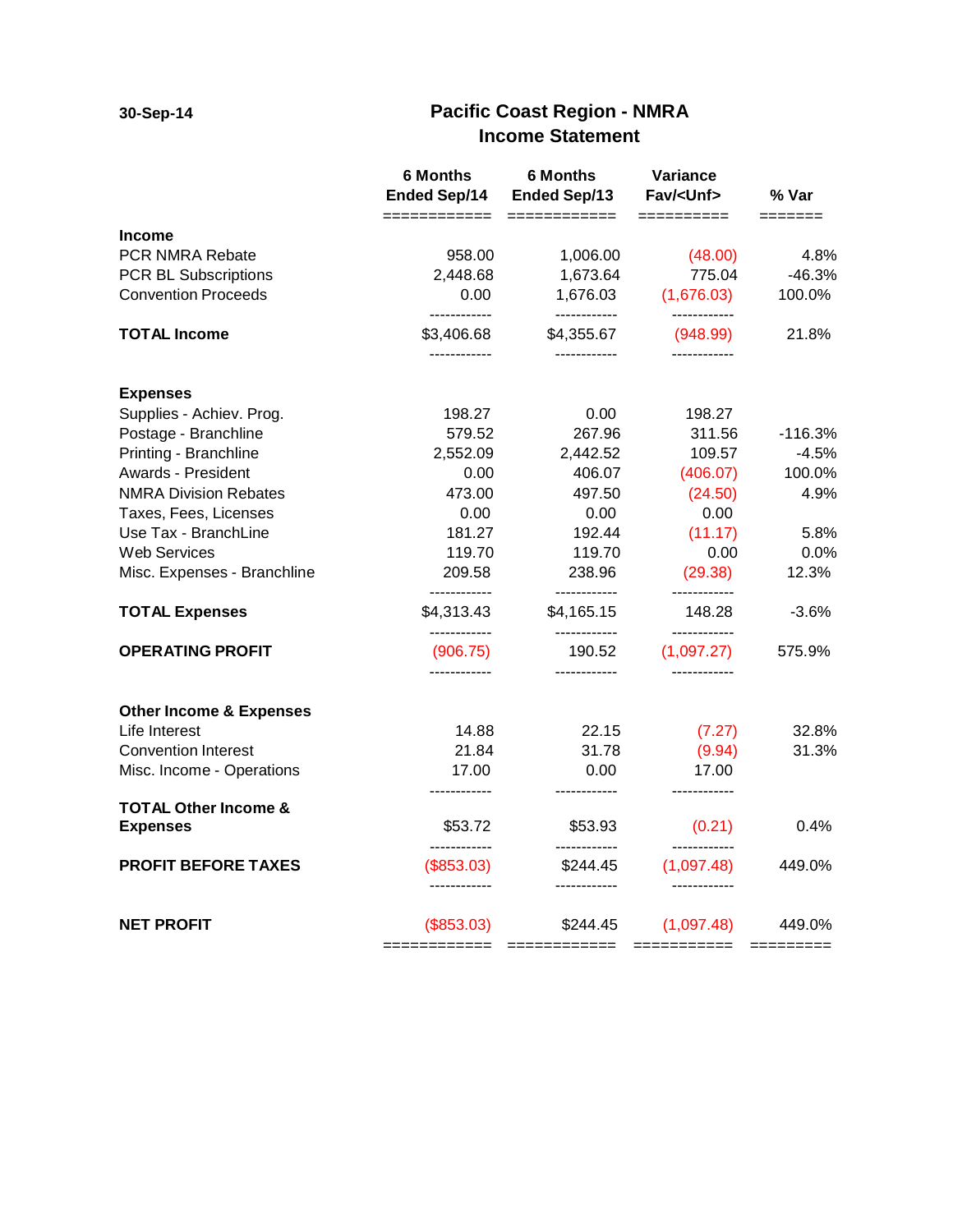**30-Sep-14**

### **Pacific Coast Region - NMRA Balance Sheet**

|                                                               | Sept. 2014                                | Sept. 2013<br>==========                  | Inc/ <dec><br/>====Var====</dec>           | $\%$<br>$==Var ==$ |  |
|---------------------------------------------------------------|-------------------------------------------|-------------------------------------------|--------------------------------------------|--------------------|--|
|                                                               |                                           |                                           |                                            |                    |  |
| <b>ASSETS</b>                                                 |                                           |                                           |                                            |                    |  |
| <b>Current Assets:</b>                                        |                                           |                                           |                                            |                    |  |
| Cash<br><b>General Checking</b><br><b>Convention Checking</b> | \$5,118.57<br>44,353.05                   | \$7,475.79<br>44,313.54                   | (\$1,865.88)<br>64.10                      | $-31.5%$<br>0.1%   |  |
| Life Savings                                                  | 29,520.06                                 | 29,486.78                                 | 43.63                                      | 0.1%               |  |
| <b>TOTAL Cash</b>                                             | ------------<br>78,991.68<br>------------ | ------------<br>81,276.11<br>------------ | ------------<br>(1,758.15)<br>------------ | $-2.8\%$           |  |
| Convention Adv. Recv.                                         | 2,000.00<br>------------                  | 2,000.00<br>------------                  | 0.00<br>------------                       | $0.0\%$            |  |
| <b>TOTAL Current Assets</b>                                   | 80,991.68<br>------------                 | 83,276.11<br>------------                 | (1,758.15)                                 | $-2.7%$            |  |
| <b>TOTAL ASSETS</b>                                           | \$80,991.68<br>============               | \$83,276.11<br>============               | (\$1,758.15)                               | $-2.7%$            |  |
| <b>LIABILITIES</b>                                            |                                           |                                           |                                            |                    |  |
| <b>Current Liabilities</b><br><b>HOBO Payable</b>             | \$367.26                                  | \$316.20                                  | \$316.20                                   |                    |  |
| <b>TOTAL LIABILITIES</b>                                      | 367.26                                    | 316.20                                    | 316.20                                     |                    |  |
| <b>CAPITAL</b>                                                |                                           |                                           |                                            |                    |  |
| <b>Retained Earnings</b><br>Year-to-Date Earnings             | 81,477.45<br>(853.03)<br>------------     | 82,715.46<br>244.45                       | (1,658.76)<br>(415.59)                     | $-1.5%$<br>-449.0% |  |
| <b>TOTAL CAPITAL</b>                                          | 80,624.42<br>------------                 | ------------<br>82,959.91<br>------------ | ------------<br>(2,074.35)                 | $-2.8%$            |  |
| <b>TOTAL LIABILITIES &amp;</b><br><b>CAPITAL</b>              | \$80,991.68<br>==========                 | \$83,276.11<br>==========                 | (\$1,758.15)                               | $-2.7%$            |  |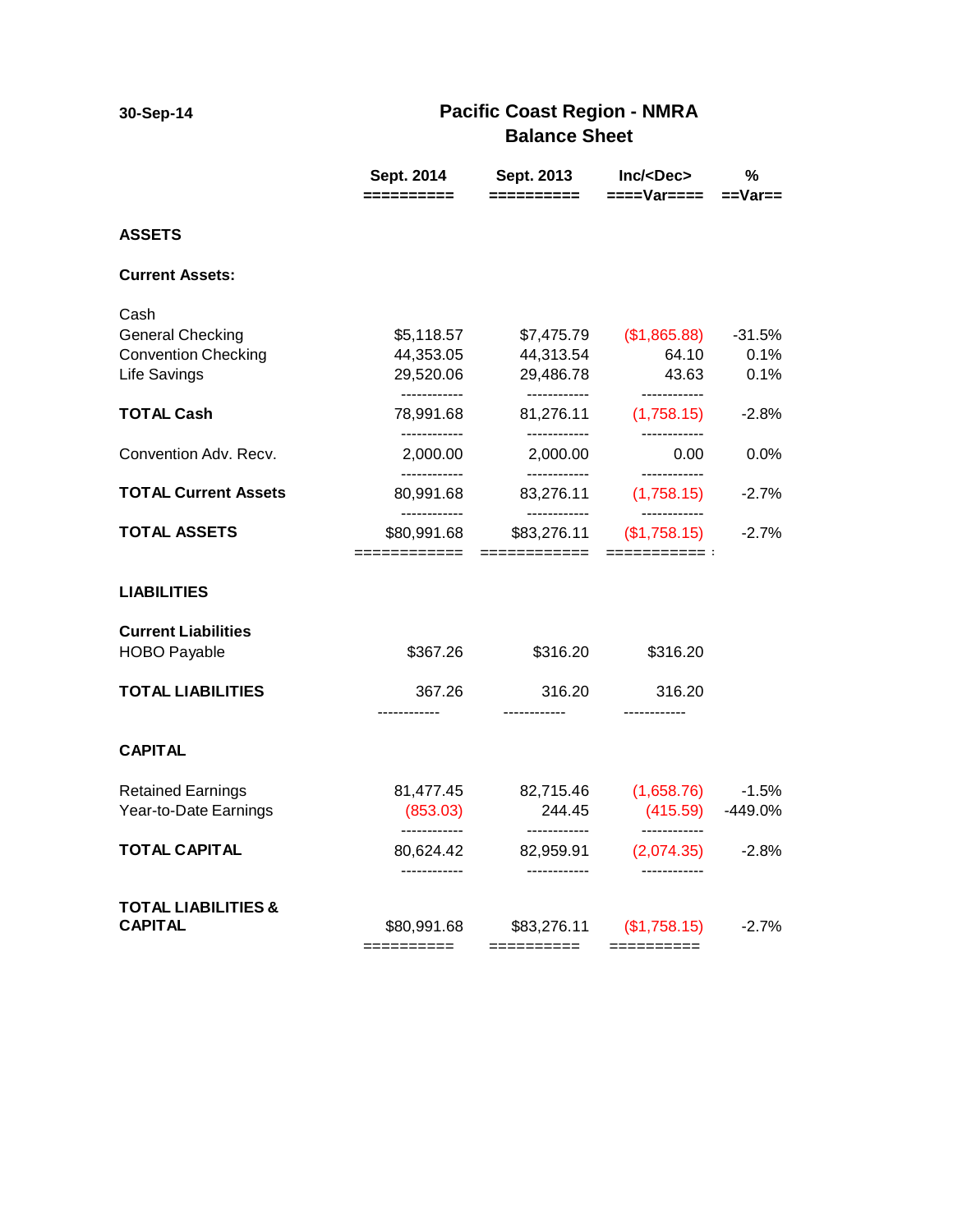

# **Daylight Division Report** October 3, 2014

The Daylight Division held two meets since the April Board of Directors meeting in San Luis Obispo. The Spring Meet was also in San Luis Obispo during the Coast Rails 2014 convention on Friday, May 2, in the "Owl" clinic/breakfast room. Since the convention already had a full complement of clinics, layout tours, contests, and other activities, we only had the business meeting portion of the quarterly meet. As expected, it was lightly attended by only 12 people, including one guest from Coast Division. Bruce Morden was finally presented with his 2013 Daylight Member of the Year Award from last year's PCR convention in Dublin. It was announced that Andrew Merriam of San Luis Obispo had recently earned the title of Master Model Railroader. Chuck Harmon of Fresno, having earned his MMR in January, was presented with his MMR plaque. Both were honored again at the Saturday evening Awards Banquet.

The Summer Meet was held on Saturday, August 16, at the home of Gary Siegel in Santa Barbara, with 25 persons in attendance, including several guests. Chuck Harmon, MMR and Contest Chair, presented a clinic on how to judge models using the PCR judging matrices. Beginning with this meet, Daylight will have judged model contests at the meets, so we needed to train the membersto be judges. After breaking into teams of three or four, we judged different models of Chuck's that had already been judged for his AP certificates. Surprisingly, the points we awarded were pretty close to what had been previously awarded. Following Chuck's clinic, Bruce Morden gave a short clinic on small layouts, including one in a cigar box! He also had his John Allen-inspired classic Time Saver on display. The message was no matter how little space you have available; you can still have a layout.

Following Bruce's clinic, we broke for a pizza lunch, and then we had the quarterly business meeting. As part of my report, I pleaded with the members in attendance that we needed a new Superintendent, as I was now Director and still AP Chair, as well as Daylight and PCR Webmaster. After some discussion and a phone call home, Neil Fernbaugh of Visalia volunteered for the position. I promptly appointed him the new Superintendent to serve out the remainder of my term (until mid-2015). After concluding this bit of "railroading" and other Division business, including the White Elephant Auction, we adjourned to a fun operating session for the rest of the day on Gary's 200' x 185' SP Santa Cruz Division, an operationsoriented 1:32 standard gauge layout, covering more than half of Gary's backyard and into his neighbors' yards on both sides. We ran with  $1<sup>st</sup>$  and  $2<sup>nd</sup>$  generation diesels over the point-topoint 750' mainline with 5 passing sidings runs from San Jose to Santa Cruz. A fun time was had by all.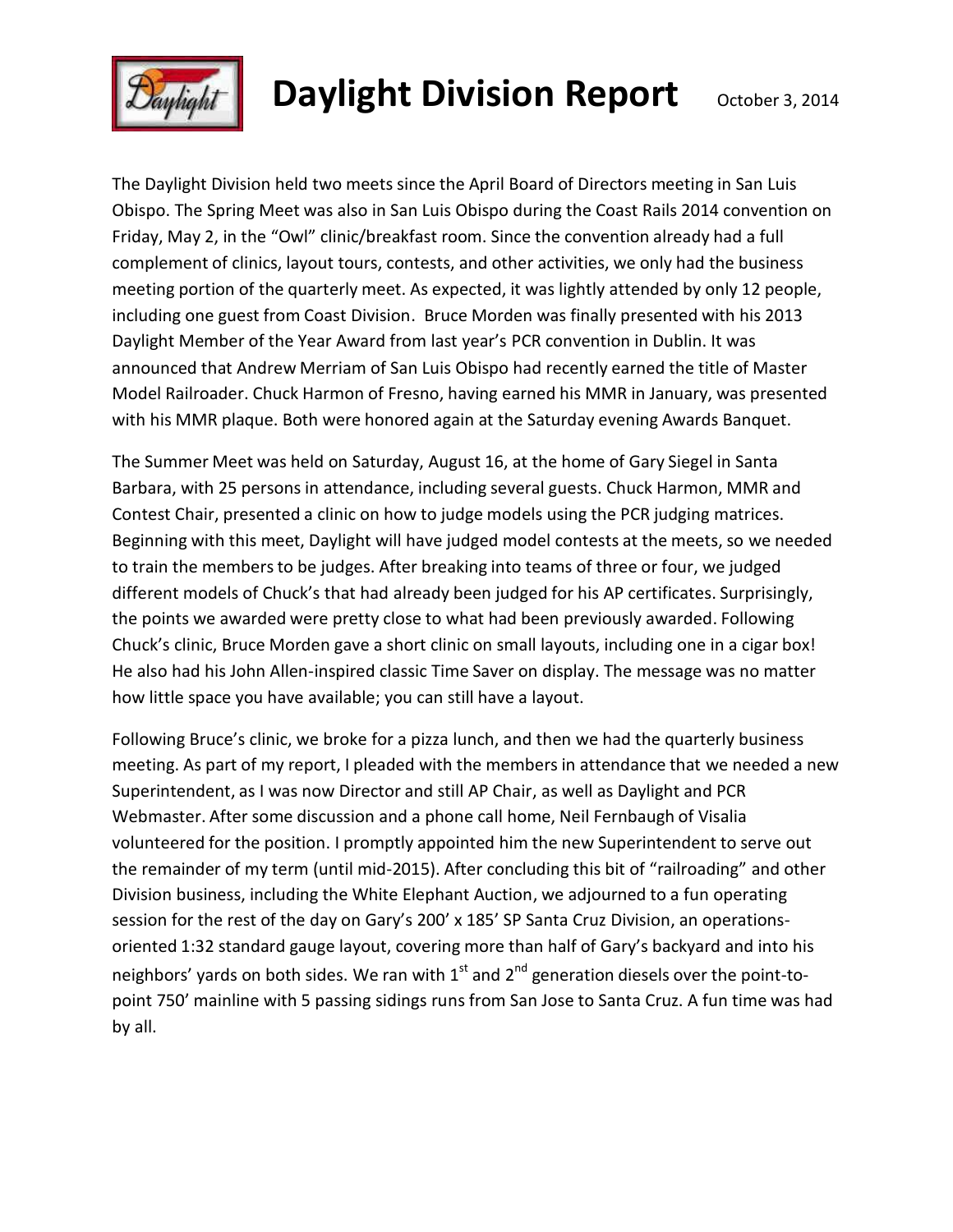#### **Upcoming Events**

November 15, 2014, 9:00 AM, Daylight Fall Meet at the Scout Shack in Exeter. Meet host Brewster Bird is planning a fabulous day of clinics, layout tours and more. Come join us for some Daylight Division hospitality! See the Daylight website for details.

December 6, 2014, Daylight Division's 7<sup>th</sup> Annual Open House and Layout Tour. Several home and club layouts in the Fresno/Clovis area will be open to the public for viewing. Gary Saxton is coordinating the event.

Respectfully submitted,

Dave Grenier Director, PCR Daylight Division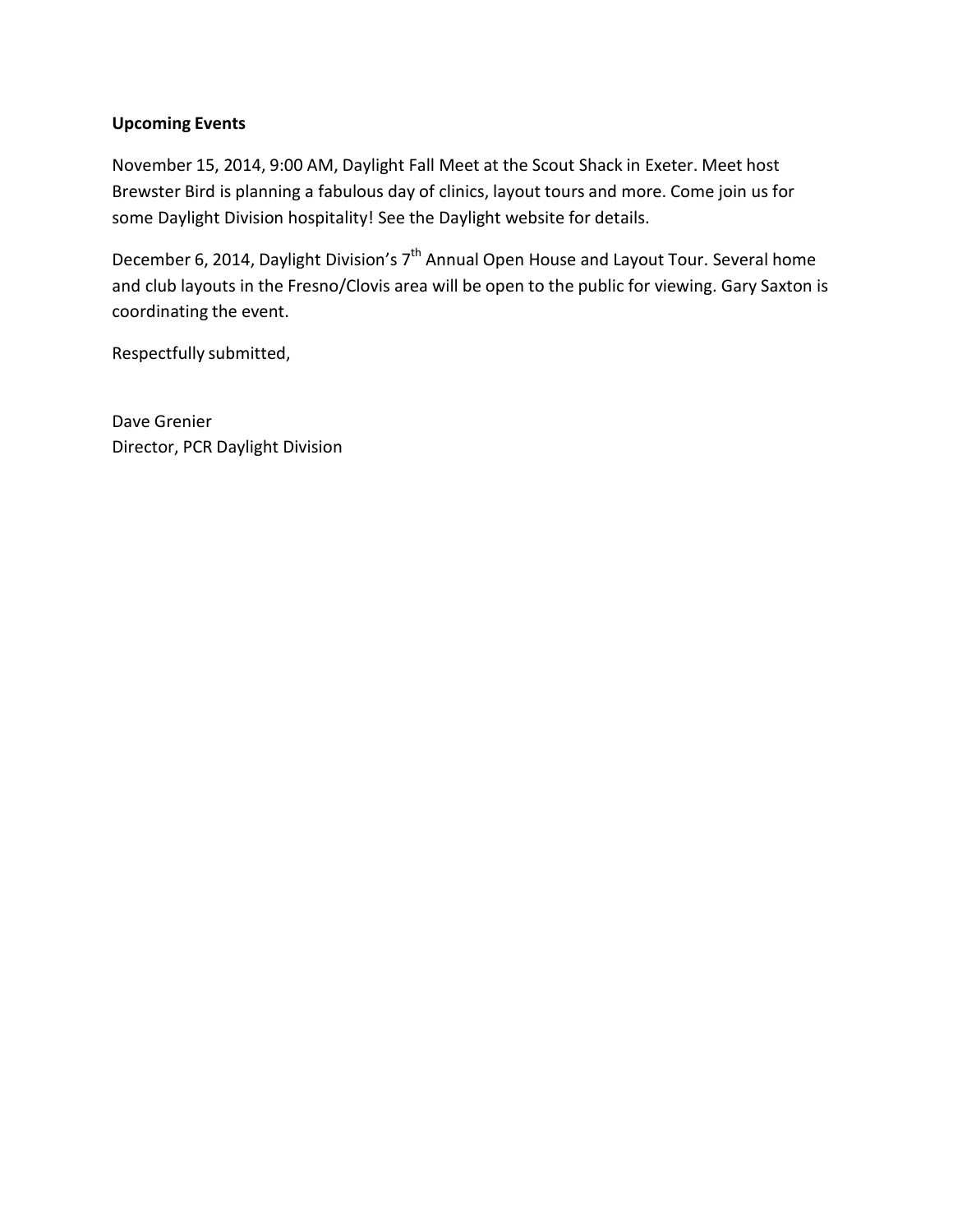#### **Coast Division Report PCR Board Meeting – October 25, 2014 Fremont**

The Coast Division held two successful meets in the time between the last Board Meeting. Our June meet was held at Boy Scout headquarters in San Leandro and the September meet was held at the Elks club in Alameda.

Finding meeting sites continues to be an ongoing concern but we now seem to have a couple of sites that we can rotate through. The September meet was held at the Elks club and this is a great site for us, the rent is a little more than we usually pay but it is still very reasonable. We had good attendance at the meet as the San Leandro / Alameda area seems to be fairly well centered around our Bay Area attendance base. Our next meet will be December  $7<sup>th</sup>$  at the Boy Scout headquarters in San Leandro.

Attendance at the meets is in the range of 80 to 100 people. The Coast Auction has had 400 to 500 items the last couple of meets so it is covering the cost of the meet.

Coast Division continues to look for volunteers to man a whole host of positions. One of the biggest challenges continues to find enough volunteers to fill all the positions. In many positions the same folks have been doing the same job for a long time and folks are getting burned out. Frank Markovich has been filling in for a lot of these positions. This seems to be an ongoing problem in all volunteer organizations and we really haven't found a solution to it.

Mark Schutzer Coast Division Director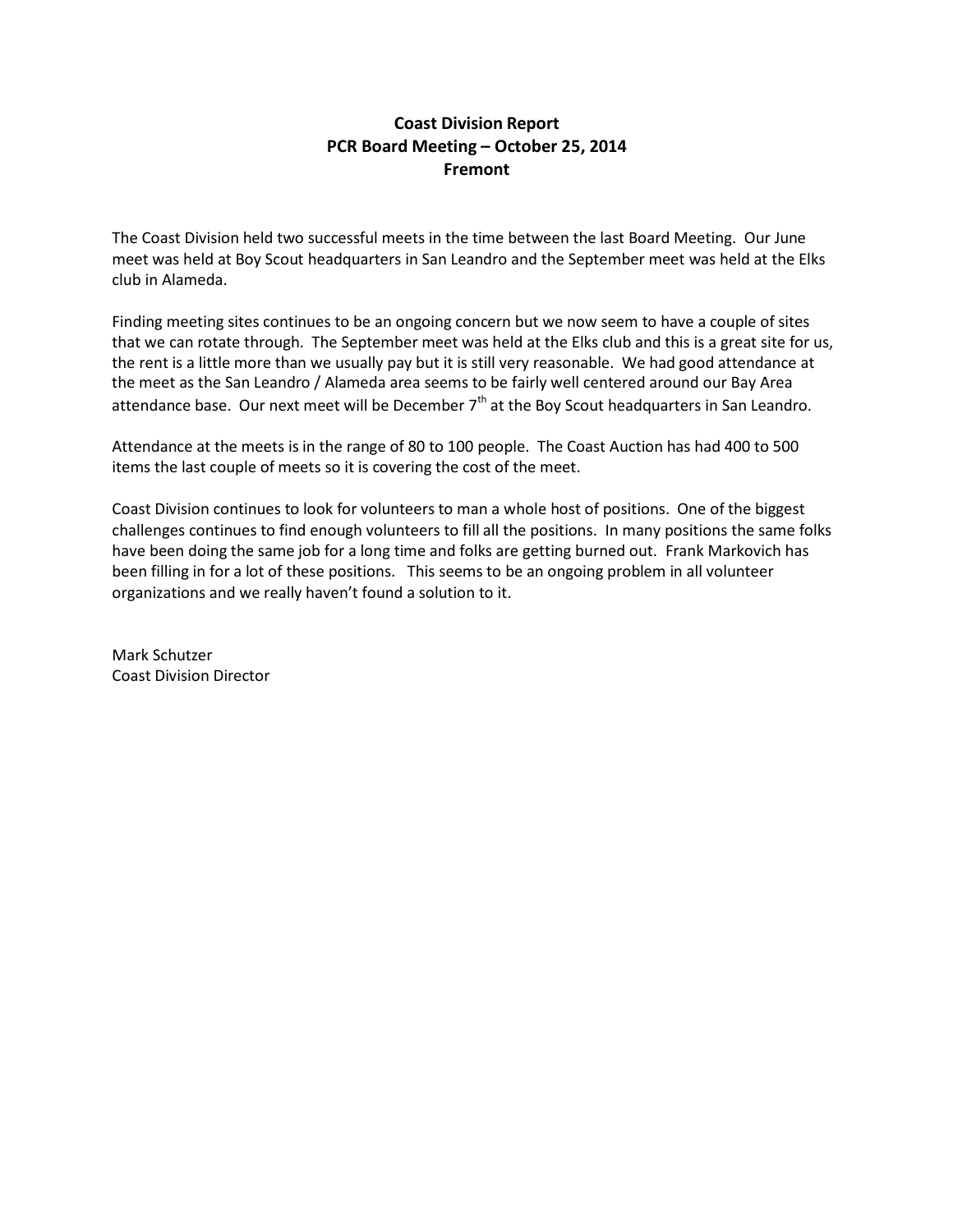

#### Director's Report

Sierra Division October 25, 2014

I. The Sierra Division has held two meets since the last BOD meeting held in San Luis Obispo.

On May 24<sup>th</sup> we held our meet in the Ione School  $1.$ Auditorium during Ione's Annual Labor Day Rail Car and Motorfest Celebration. Rail car rides were available to ride on the Amador Central. Deborah Coleen Cook gave a clinic on a book she has written about the history of the Amador Central Railroad. It was nicely done. She was available for book signing after our meeting. Sacramento Modular Club was also set up and running their largest layout to date. There were many fine modules to view and trains to run. Lunch was catered by Dickie's BBQ. There was a short meeting. It was decided to cancel our August meet in Chico due to conflict with Portola Railroad Days, August 8, 9 & 10, in Portola. Scott McAllister announced that he will not be running for Superintendent in October. Also, Chief Clerk Bob Warner will not be running. Elections will be held in our October Meeting. Photo Contest: Black and White--Gary Ray,  $1^{st}$ ; Jim Collins,  $2^{nd}$ ; Gary Ray,  $3^{rd}$ . Caboose Contest: Pat LaTorres, 1st; Jim Collins, 2<sup>nd</sup>; Pat LaTorres, 3<sup>rd</sup>. Tree Contest: Gary Ray, 1<sup>st</sup>; Jim Collins,  $2<sup>nd</sup>$ .

On October 11<sup>th</sup>, we held our meet at the First  $2.$ Christian Church, Folsom Boulevard in Sacramento. After remarks and introductions by Scott McAllister, Dick Ollendorf made a pitch for the National N-Scale Enthusiast Convention, June 24-28, 2015 in Sacramento, to be held at the Double Tree on Aden Way. These conventions are well attended with 400-500 attendees. Gary Ray gave a hands on clinic, making realistic Valley Oak trees. This was an excellent clinic and many trees were made by the participants. It was done in two parts with a lunch break and another clinic in between while waiting for parts to dry. The other clinic was by Howard Shively on making low cost storage boxes. It was an interesting and useful presentation. Mary-Moore Compagna pitched International Rail Fair and the need for volunteers to sign up. The business meeting was held, followed by elections. **See** Section III of this report. RJ Meyers agreed to replace Jim Collins as Membership Chairperson. Scott McAllister was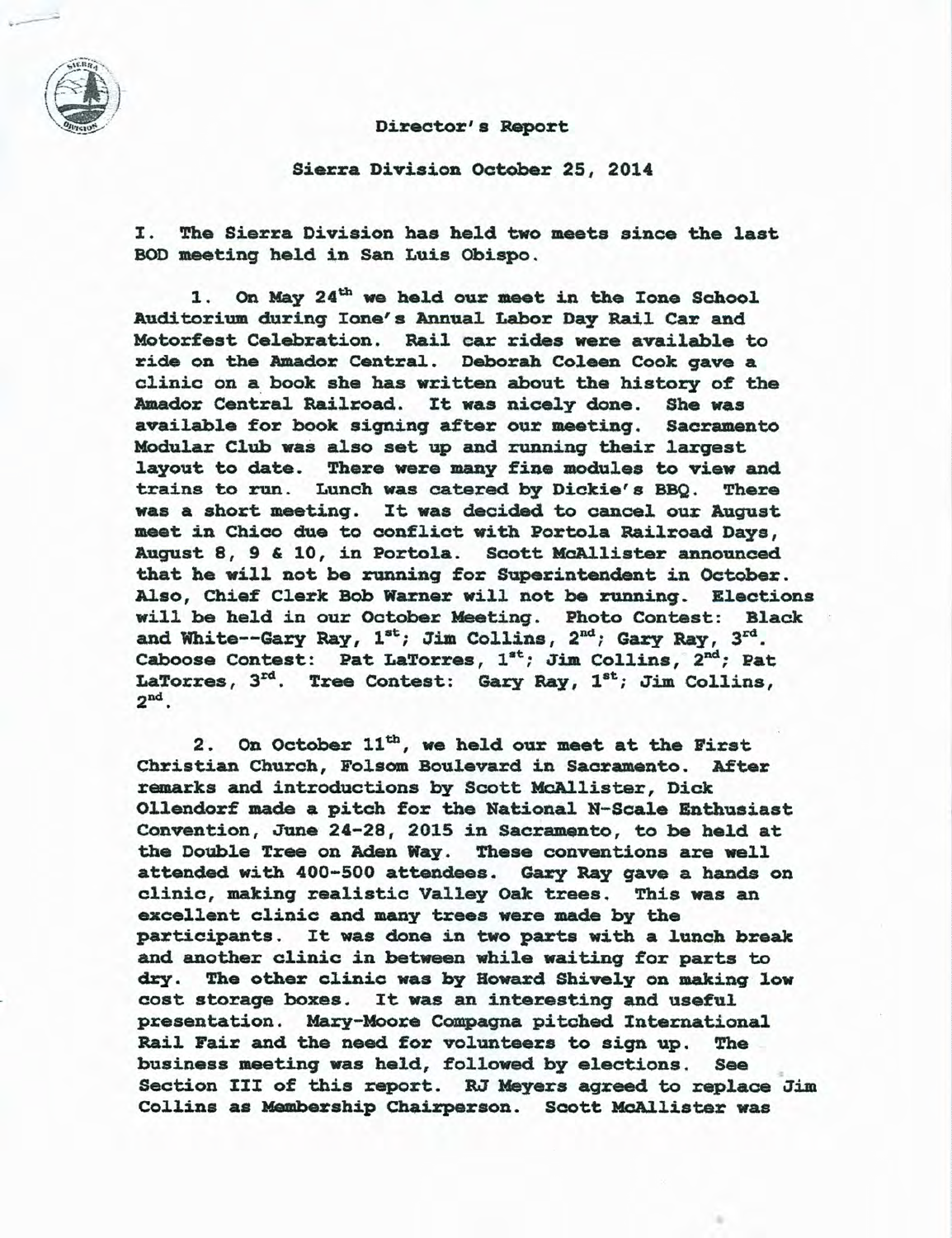nominated for Director to the PCR Board. Contest results as follows: Buildings--RJ Meyers, 1st; Dave Cordell, 2nd; Gary Ray,  $3^{rd}$ . Photo #1--Color Track or Structure--Gary Ray,  $1^{st}$ ; Dan Evans, 2<sup>nd</sup>; Jim Collins, 3<sup>rd</sup>. Photo #2--Portola Rail Museum or Feather River Canyon--Gary Ray, 1<sup>st</sup>, 2<sup>nd</sup> & 3<sup>rd</sup>.

II. Upcoming Events

1. Sierra Division sponsored High Sierra Model Railroad Tours on November 1st--Reno Layouts, November 2nd--Carson City and Fernley layouts. Two days, 21 layouts plus Aztec Mfg. Schedule should be available at http://www.pornmra.org/por/calendar/pdf/sierra-lavout-tour-

 $2014.$ odf.

2. International Rail Fair November 8 & 9, 2014, Placer County Fairgrounds, Roseville, CA. Parking is free. Admittance is \$8.00 per person, under 12 free.

3. Next meet scheduled for January 31, 2015 with time and place to be announced.

III. Election Results for 2015 Officers

| <b>Superintendent:</b> | Jim Collins (Jimcolecharter.net) |
|------------------------|----------------------------------|
| <b>Chief Clerk:</b>    | <b>Jim Firehock</b>              |
| <b>Paymaster:</b>      | Al Rowe                          |

V. Miscellaneous

1. Trains Emporium in Reno is out of business as of September 30, 2014.

Respectfully submitted,

Mel Jones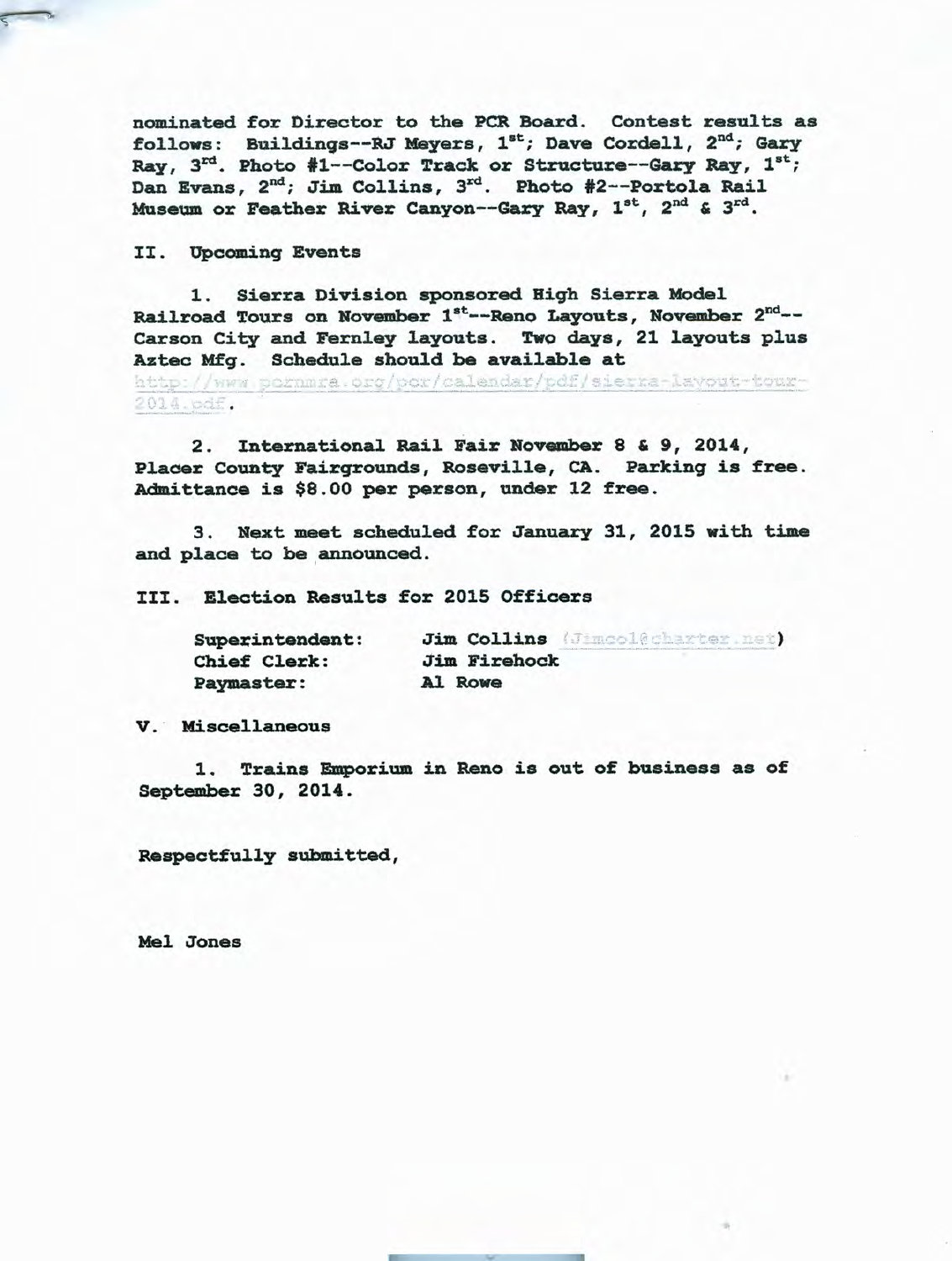#### Fall 2014 RED Director's Report

In response to Superintendent Dick Foster's questionnaire our spring meeting had its emphasis on operations. The meeting starting with a short introduction and then even less business. Shortly thereafter the popular 'Show and Tell' portion transpired. Many fine models were shown

and modeling techniques shared. Then to operations, RED's speaker Jim Providenza gave a talk on beginning ops to one of our largest gatherings in recent years. After Jim's fine talk the meeting reassemble at Tom Swearingen's home layout to try some of the new ideas of operations. All seem to enjoy the new format and wanted more in the future.

Our annual summer picnic couldn't be held at Ron Kaiser's Westside Farm which had just been sold. We went back to the Western Railroad Museum in Rio Vista where we haven't been in seven years. We had a fine picnic under the shade trees; we rode on the trolleys and explored their prototype equipment.

A joint experiment was conducted with the Central Valley Lines. The CVL is a modular group in the Santa Rosa area with modelers of all ages, which includes many fine young enthusiasts. The two ideas presented were a first look at operations and the advantages of DCC. This was a successful meeting with many RED members contributing. Some of the advantages of NMRA were pointed and hopefully those advantages will be utilized by the younger CVL members in the future.

Also with the idea of spreading the message Carol Alexander again spearheaded a booth at the annual Santa Rosa Home and Train Show. RED members helped with manning the booth consisting of our mobile layout and a few displays. NMRA information and brochures were handed out. It is interesting to note the Home Show depends on train enthusiasts to increase attendance.

The RED continues in good shape. Memberships seem steady and our finances are in good order.

Dave Croshere RED Director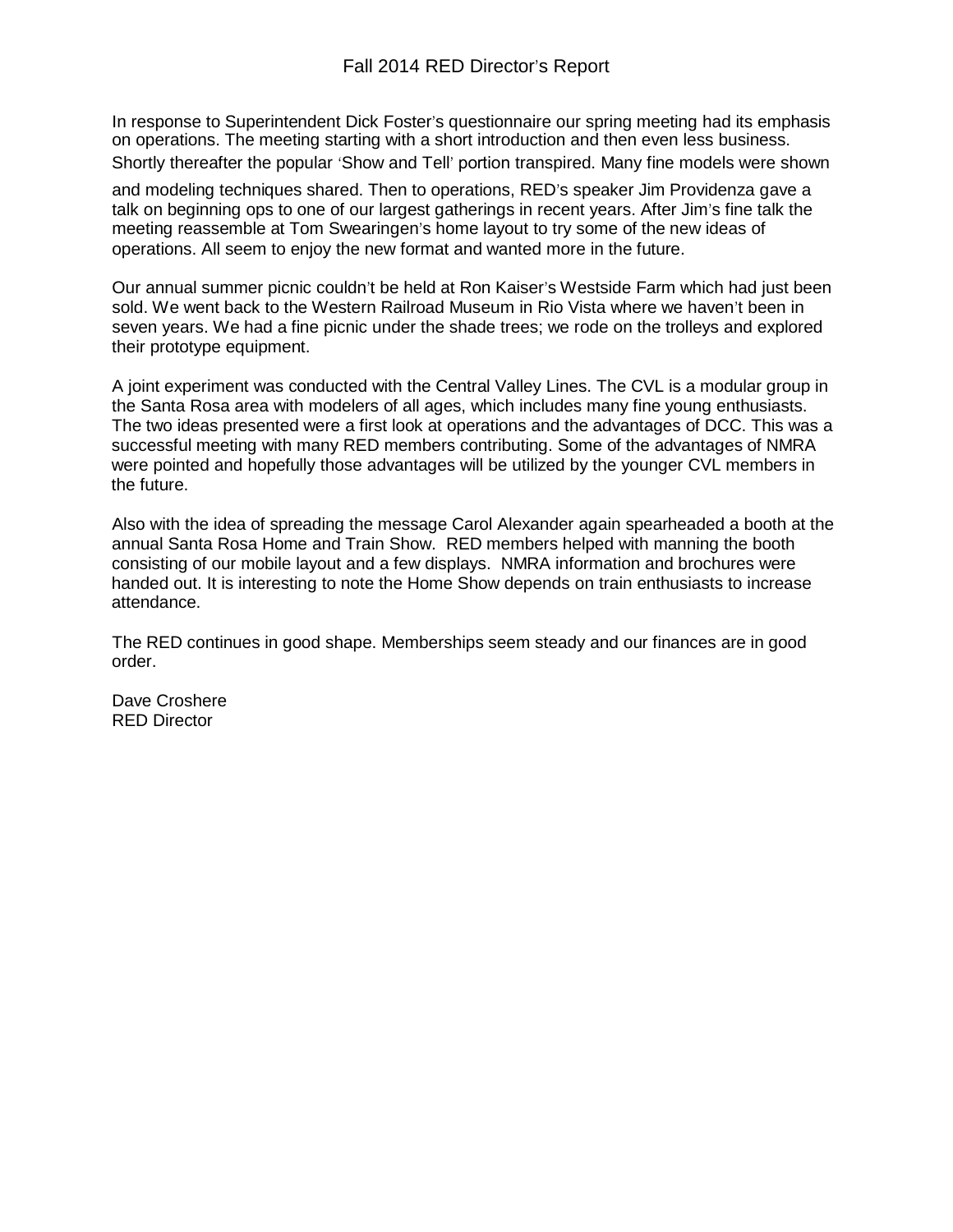### PCR Membership Department Report October 5, 2014 Doug Wagner

The PCR membership statistics for the past year, September 30, 2013 to September 30, 2014, looks like this:

Membership on September 30, 2013 – 1,047 Membership on September 30, 2014 – 1,005

These figures compares to our most recent all-time high of 1,497, which occurred in July 2011—the month of the National Convention in Sacramento. Where 191 joined using the 6 month Rail Pass membership.

As you can see, that is a net loss of 42 for the past year ending September 30, 2014. 13 of the 42 net loss, was due to the passing of 13 PCR members. On the bright side, we had 67 new members join, with 26 of those 67 joining up using the 6-month Rail Pass membership. Starting with September 30, 2013 to March 31, 2014, to use as a barometer as to how the 6-month Rail Pass program works for PCR, we had 17 join, using the Rail pass program, between September 30, 2013 to March 31, 2014. Out of those 17, 12 have remained on as members. Whether the remaining 50, of those 67 stick around, we will have to wait and see after the next 6 months. We saw a rise in 6-month Rail Pass membership sign ups just before the annual PCR convention, in San Luis Obispo, as we have seen right before the most recent PCR annual conventions. That was the same situation that occurred just before the 2011 NMRA National Convention, where we had 191 join using the 6-month Rail Pass membership, alone, in July, 2011. Guess people like going to conventions!

Calculating all the figures, and I hope I did the figuring right, not including the passing of the 13 PCR members, we had 92 members decide not to re-join the NMRA. It would appear that we can recruit new members, but can't retain some of them to stay on. There are several reasons as to why members leave—and you have probably heard them all. And if you are member of the Yahoo Groups, Regions and Divisions, there is always a thread going on about this very same problem—membership retention. In several of these threads, there are some saying we should look at how the Narrow Gauge groups operate as they seem to have many more members and can retain them. Not being familiar with the Narrow Gauge groups, I don't know if this is a fact. Others like the grass-roots of the PCR and its divisions, but don't like the NMRA, itself. But I guess the bottom line, there is no really single answer as to membership retention. One division, back east, welcomed its new members with a DVD made showing the different facets of what it provided—from layout tours to clinics. Probably pricey, but it seemed to work for them. I know that each PCR division membership chair does contact each new member—either by phone call, email or letter—or all 3. We might want to consider a welcome package from the Region, included with a one-time hard-copy issue of the Branchline. I know that every member gets the Branchline, for the first issue of the year, but if someone has joined using the Rail Pass membership, after the first issue, they may not see an issue of the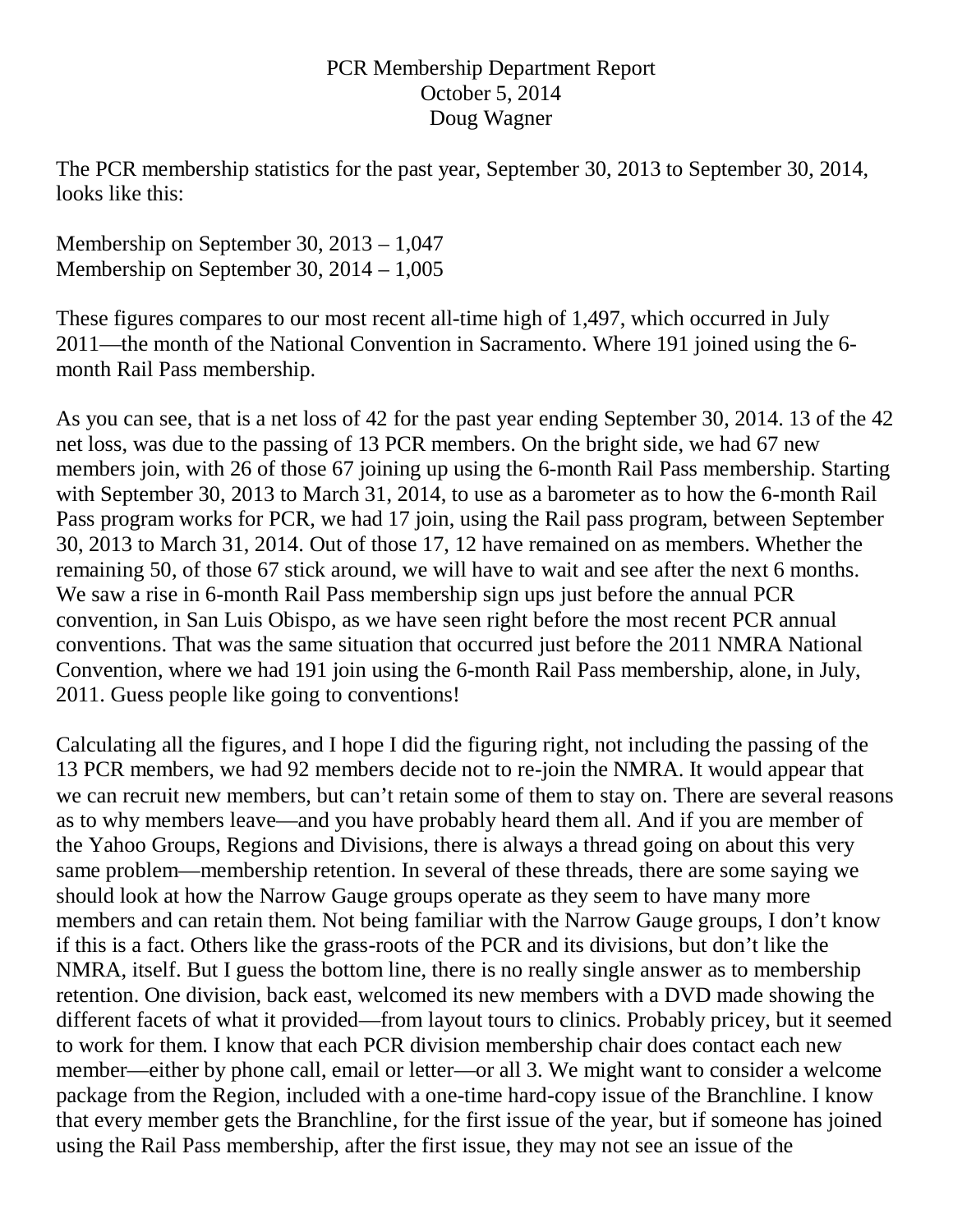Branchline. As it appears, most new members do not sign up for the Branchline or NMRA magazine. I know that the Branchline is available online, so new members can be directed to it online, which I do with new members in the Daylight Division. The NMRA magazine, though, is not available online, as far as I know. I'm not well-versed enough into the DVD part to know how much of a cost that would be, but maybe something to look into. But with the divisions in the PCR sending out welcomes of some sort to all new members, the PCR sending out something might be redundant, but at least they would know about the PCR.

Now that I have rambled on for longer than I anticipated, the bottom line is that most of the work of membership retention will have to done at the local level—the divisions. But, if we can get a coordinated effort from all divisions, so that we are on the same playing field, we might be able to retain most of our members. I will be contacting all division membership chairs to see how they are going about the effort to recruit, welcome and retain their members, and see if I can finally recruit someone for the position of Membership Promotions Chairman and Education Committee Chairman!

Doug Wagner Membership Department Manager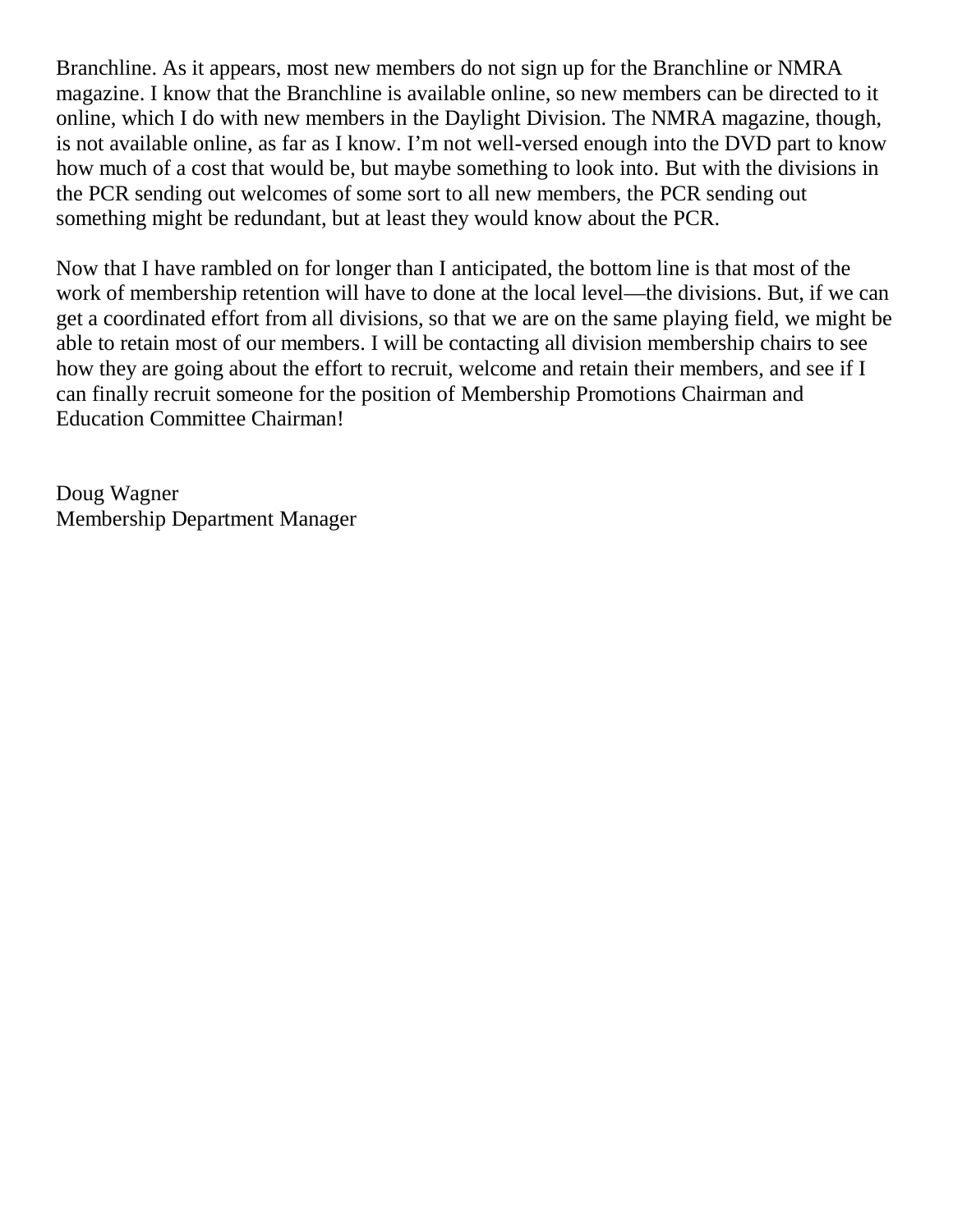

# PUBLICATION DEPARTMENT

October 12, 2014

Report for Mid-year BOD Meeting on October 25, 2014

The website also is doing well with Dave Grenier as its webmaster. We added a feature to the website called "Layout Stories" and so far four have been submitted. We are hoping that more folks will take advantage of this feature and spin some tales about their layouts.

The Branchline continuesto be an excellent magazine under the capable hands of Editor Chuck Harmon. I do not see the Branchline or website costs until the financials are posted so I do not know if we are paying more than before. I know that our subscription numbers vary from issue to issue and that they have been rising over the last three by over one hundred subscribers. The 2nd quarter BL went to 711 members and the 4th quarter went out to 826 members. The Ballot issue was sent to 1153 members.

We have asked subscribers if they want to take the Branchline online only and so far under twenty have taken this route. We print about 20 extra copies of each issue for use at trains shows and to have copies for damage replacements. We mailed 3419 copies last year. We have 398 members who do not subscribe (taken from average mailings and the full mailing in January).

Nothing has been done about advertising in the Branchline. No one wants to be in charge of selling advertising. We do have a rate sheet if anyone is interested.

Russ Clover did an excellent job of re-working the Division logos at no cost to the Divisions. The logo above is one that Bill Scott's son did a while back.

I cannot make the meeting because the NWP Historical Society is celebrating the 100th anniversary of the completion of the NWP this weekend at our restoration site in Petaluma.

There is a new brochure that the committee finished up. It is intended to promote the NMRA and PCR. It should be printed by each Division when they need some for a Train Show or other promotion. It prints on legal paper and is folded into four panels. I have attached a copy to my report. PCR Brochure-new.pdf. The old Brochure intended as an introduction to the hobby is called newPCR Informational Brochure.pdf

Respectfully,

Gus Campagna, PCR Publications Manager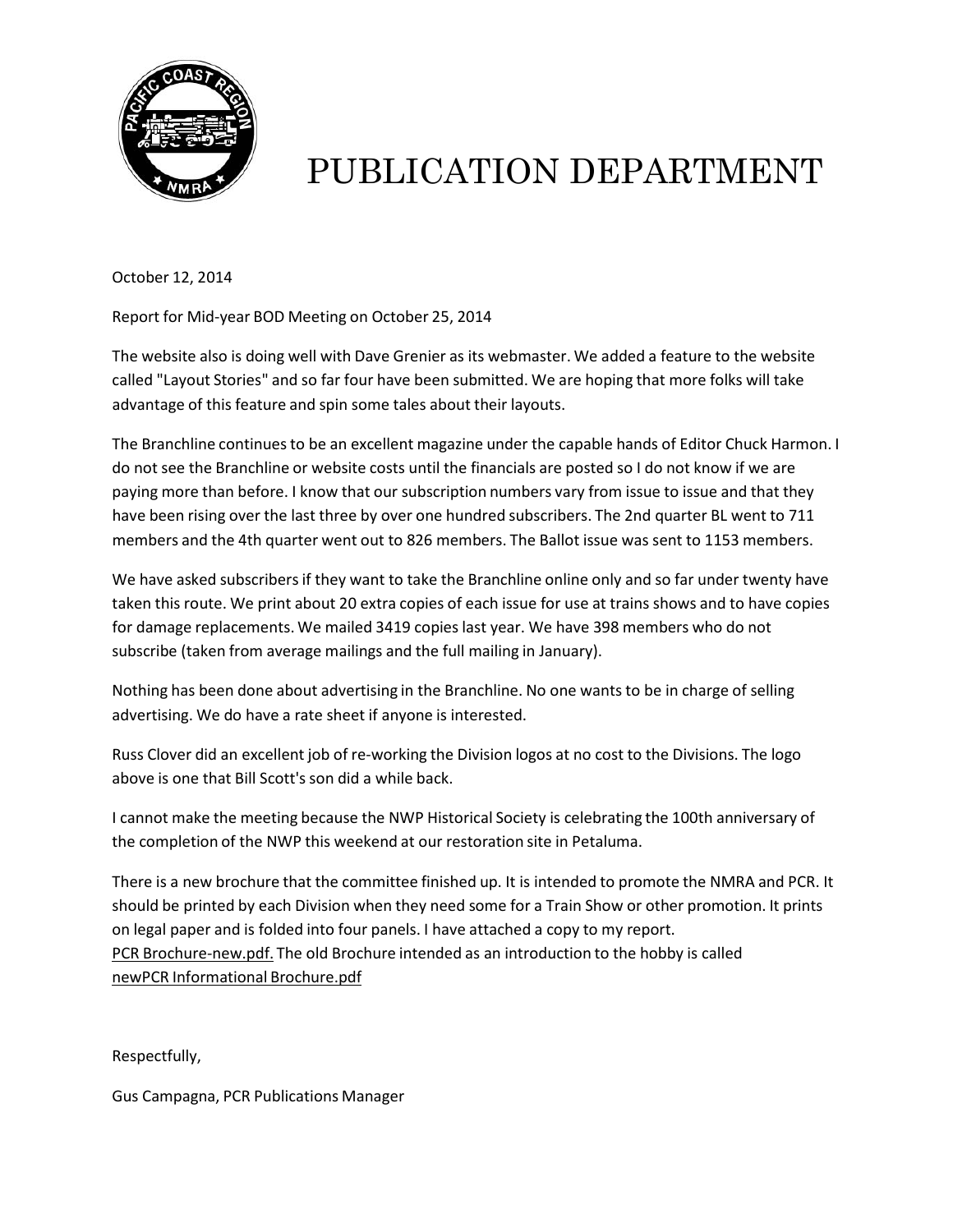

# Which PCR Division Am I In?<br>Region and the National Model



Coast Division – Includes the counties of Alameda, Contra Costa, Monterey, San Benito, San Francisco, San Mateo, Santa Clara, and Santa Cruz Counties in California.

Redwood EmpireDivision – Del Norte, Humbolt, Lake, Marin, Mendocino, Napa, **Solano and Sonoma Counties in California.** Web Site: <http://home.earthlink.net/~campgus/>



Web Site: <http://www.pcrnmra.org/coast>



Hawaiian Division– All the area of the State of Hawaii.

# Region and the National Model Railroad Association



Daylight Division – Includes the counties of Fresno, Kern, Kings, Madera, Mariposa, Merced, Tulare, San Luis Obispo, and Santa Barbara Counties in

California. Web Site: <http://www.pcrnmra.org/daylight>



Sierra Division – Amador, Alpine, Butte, Calaveras, Colusa, El Dorado, Glenn, Lassen, Modoc, Nevada, Placer, Plumas, Sacramento, San Joaquin, Shasta, Sierra, Siskiyou, Stanislaus, Sutter, Tehama, Trinity, Tuolumne, Yolo, and Yuba

Counties in California and all of the Counties of Nevada except Clark, Esmeralda, Lincoln, and Nye. Web Site: <http://www.pcrnmra.org/sierra>



We are glad you have joined us and we look forward to your participation in the activities this wonderful hobby has to offer to each and every one of us!

The NMRA is the National Model Railroad Association, Inc. It is a non-profit educational association whose purpose is both to promote the hobby of model railroading, and to help set standards within the industry. But the NMRA is far more personal than that. The NMRA is people - people across the globe, people in your area, and people just down the street who love model railroading and want to help others get that same enjoyment out of the hobby.

Here is a list of some of the benefits of membership:

This packet has been prepared for you in an effort to advise you of the many benefits of your membership Benefits Of Being A Member of the NMRA Railroad Association. You are encouraged to use as many of the benefits as you need to further your model railroad goals. Z

#### 

- ♦Kalmbach Memorial Library perhaps one of the finest resources available to anyone interested in railroads or model railroads... members get special discounts and first crack at special releases.
- ♦Fellowship of other modelers
- ♦The Achievement Program there's no better way to improve your modeling
- ♦Regional and National conventions
- ♦Access to Master Model Railroaders they come from all over the world to the National convention. MMRs attend most Regional and Divisional functions, too!
- ♦Monthly Scale Rails magazine
- ♦Participation in the "Modeling With The Masters" program
- ♦Insurance coverage for club layouts, meets and shows
- ♦NMRA Standards & Recommended Practices
- ♦Heritage & Living Legends Collector Cars
- ♦Participation in photo, slide and model contests with fellow members
- ♦Members' Aid Program. Got <sup>a</sup> question? We've got the answers!
- ♦Pike Registry -- Register your model railroad name
- ♦Tape/Slide and Video Clinics rent them by mail... perfect for home viewing or club presentations
- $\triangle$  100 % NMRA Club The extra benefits of having all of your rail club members also members in the NMRA

For further information contact your Division's Member Aid or visit the NMRA's web site at [http://www.](http://www/) nmra.org/

#### Greetings From The President Of The PCR

It is a great pleasure to welcome you as a new or returning member of the Pacific Coast Region and the National Model Railroad Association! This brochure is our effort to acquaint you with some of the benefits and activities your membership has to offer, and we look forward to meeting you and participating with you in the hobby. I recommend you begin your association with us by attending one of the quarterly Divisional meets in your area. All Divisions advertise their quarterly meet schedules in the PCR Branch Line newsletter, and on each one of their individual web sites, as well as the PCR's web site, which is located a[t](http://www.pcrnmra.org/) [http://www.pcrnmra.org/. F](http://www.pcrnmra.org/)rom the PCR's web site,



(Continued on page 2)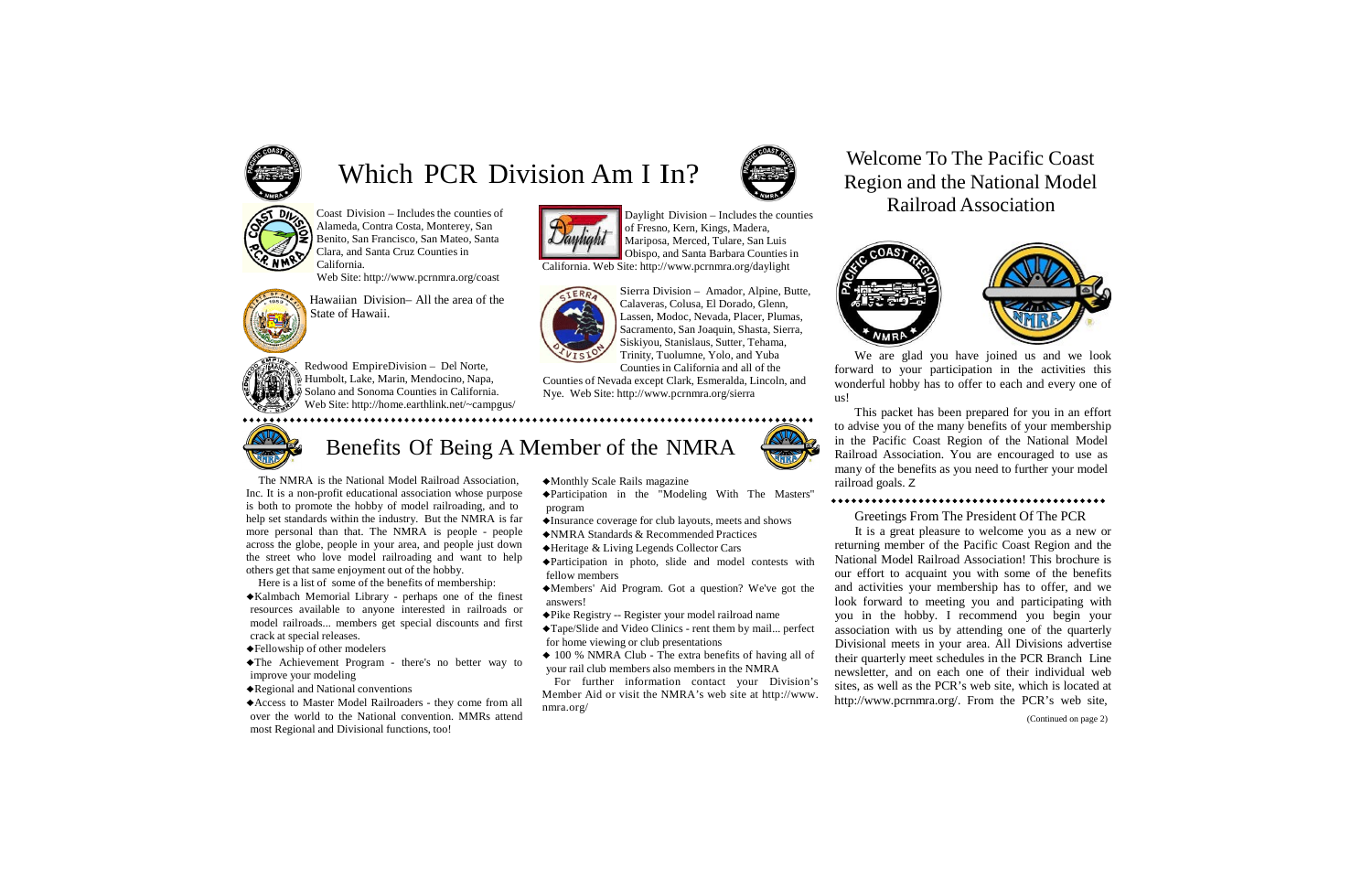(Greetings From The President — Continued from page 1)

you can link to each one of the 5 Divisions in the PCR. If you have any questions, please contact one of the volunteers listed in each issue of the Branch Line, or your respective Division newsletter. One of our pleasures is helping the new member get involved and maximizing your enjoyment. Hopefully, one day, you too, will become a volunteer and pass this great hobby on to someone else.

# The PCR And Its Divisions



#### Quarterly Meets

Once each quarter, each PCR Division holds a meet somewhere within their boundaries. One of these meets will be near you, but you may attend any Division meet within the entire NMRA. They are a lot of fun to attend! These meets usually include 2 or 3 clinics of interest where fellow model railroaders share their methods and techniques or experiences with us. Then there is a short business meeting to keep everyone abreast of current events in the Association. And Divisions do hold auctions, along with refreshments. You will also have the opportunity to meet and talk with other modelers, solve problems that you may be experiencing with your modeling. We also hold a contest at each event for modeling and photography. As a member, you are encouraged to enter your efforts, and can win a ribbon or a plaque. All PCR Divisions hold quarterly meets and ALL NMRA members are welcome to attend them.

#### Achievement Program

The NMRA recognizes those modelers who have attained competence in several categories of model building, layout construction and operation, and provided service to the hobby. You can obtain one, two or as many of the Achievement Certificates as you desire. When you have obtained the required number as set forth in the NMRA program rules, you will be recognized as a Master Model Railroader and awarded a handsome plaque for display.

#### Layout Tours

At all Division meets, and at other times of the year, each Division may sponsor layout tours to give you an opportunity to visit members having operating layouts. You will get ideas you can use on your own layout, as well as have a lot of fun meeting other modelers. Why not get together with several members to tour around and look at the layouts open for visiting? You will increase your enjoyment and a friend may point out some feature you missed seeing. Tours are usually held in conjunction with a quarterly Division meet, but some Divisions have layouts tours throughout the year, not associated with the quarterly Division meets. See as many as you can each day, or go only one day if other activities prevent full participation.

#### Publications

The Pacific Coast Region publishes the quarterly PCR Branch Line to keep the members advised of region affairs and upcoming events, and is made available to those members who subscribe to the Branch Line. The PCR also has a web site at [www.pcrnmra.org/, a](http://www.pcrnmra.org/)nd an electronic version of the Branch Line is posted at this web site. Each PCR Division publishes their own individual newsletter, which is sent out several weeks before each Division meet. It is mailed out to all NMRA members residing within the boundaries of their respective Divisions, and is also posted electronically at each Division's web site. All are worthwhile publications, and great supplements to your monthly NMRA Scale Rails, which is sent from the National organization to all who subscribe to it.

#### PCR Conventions

Conventions

#### National Conventions

Each year, the Pacific Coast Region holds its annual convention, usually around May 1. These conventions are rotated amongst the Divisions of the PCR, and are sponsored by local model railroad groups. The conventions usually run 5 days, and offer incredible opportunities to learn new model railroading techniques, brush up on old ones, talk trains, view incredible videos and movies and meet fellow model railroaders from all over the Region -- and beyond - as PCR conventions are widely recognized to be amongst the best conventions in the Nation. Further information on the PCR Conventions can be found on the PCR's web site a[t](http://www.pcrnmra.org/convention/conv.shtml) [www.pcrnmra.org/convention/conv.shtml](http://www.pcrnmra.org/convention/conv.shtml)

Each year, during the summer months, a national convention is held. This convention rotates amongst the Regions of the NMRA, and normally brings together 1,000 to 2,000 model railroaders for an intense week of fun, learning, tours and other activities. A prototype train excursion for conventioneers is not uncommon. There is so much to see and do, no one can possibly do it all at these National Conventions. You are bound to have a good time, and activities are always planned for family members who are not modelers if you want to make it a vacation trip. What an opportunity to see the different parts of this great country that you might otherwise have never had a chance to visit! For more information visit the web site at [www.nmra.org/convention/](http://www.nmra.org/convention/)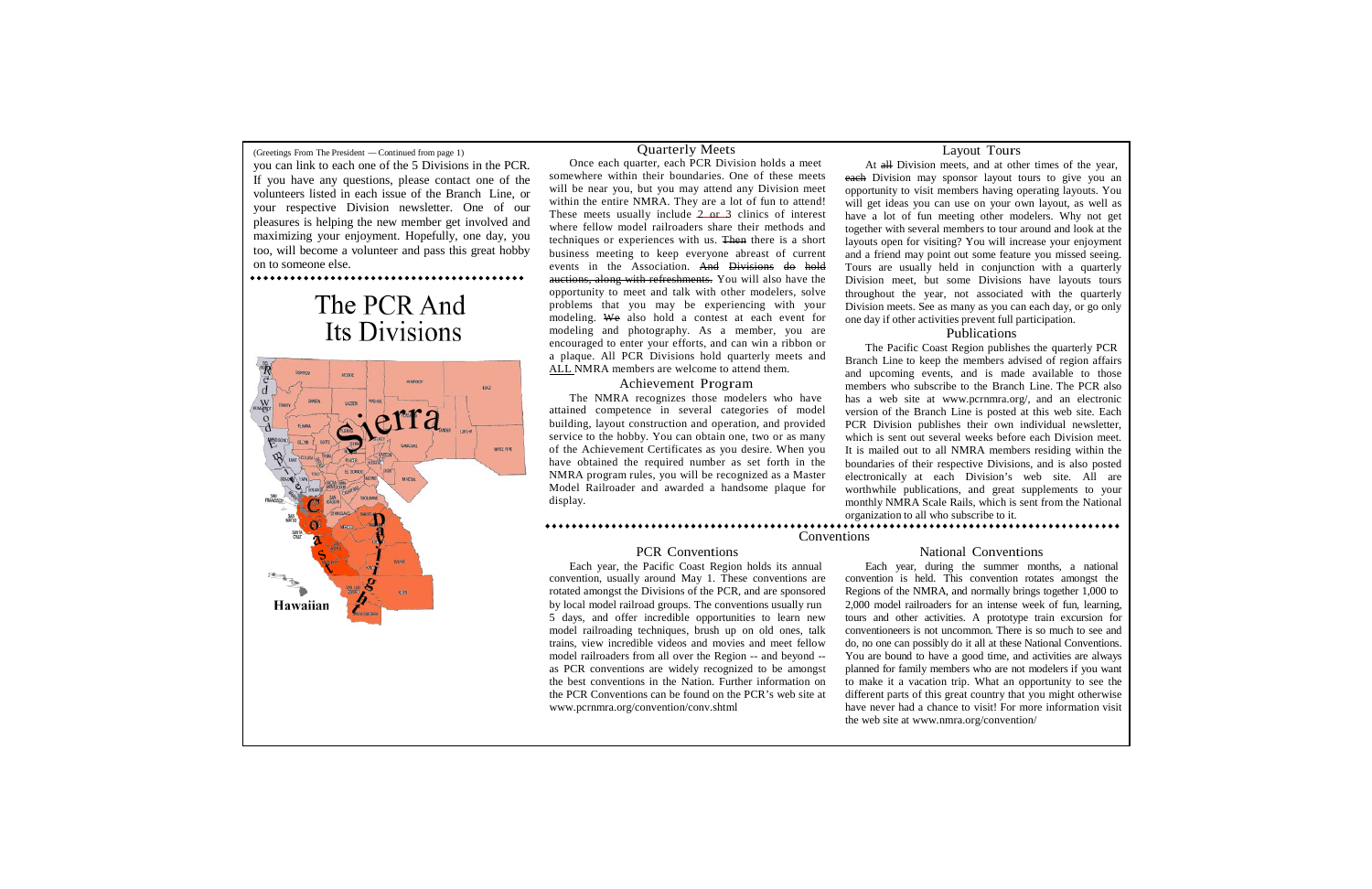## **PCR Contest manager report to the BOD of Oct 2014.**

Item 1: Scratch-building Category points realignment.

Background information.

I am proposing a change to the judging protocol that has been the norm in PCR the last few years as it relates to the scratch-building category. See revised Contest Directory dated October 24, 2009. Copies of specific pages are enclosed: appendix 1 verifies the date of the revision; appendix 2 is the page in the Directory dealing with the scratch-building guidelines and points matrix.

Presently, the scratch-building category uses a matrix of 15 maximum points awarded to a model entirely scratchbuilt( i.e. greater than 90% ). The same scratch-building category allows a maximum of ten points if the model is kit-built even though it could have a considerable number of scratch-built parts. Pro and Con arguments have been put forth as to which method is the fairest in awarding points.

The pervasive general feeling is that a kit-built entry is immediately disadvantaged before it is even judged compared to a scratchbuilt entry, supposedly disenchanting a number of would be entrants to the Contest.

The Contest Directory specifically states: " (As a judge) you are primarily concerned with the quantity of scratch-building. The quality is judged under Construction ".

Thus, it stands to reason as immaterial to have an artificial limit to the points awarded a kit-built model. A fully scratch-built model of a high degree of complexity would, by its very nature, score higher than a kit-built model of the same complexity. The exception would be a kit-built model using the kit for its core elements yet sporting difficult to fabricate additional details that far surpass the **amount** of details in the scratch-built model even though both were regarded as complex-to-build models.. In this scenario the kit-built model should score higher than the scratch-built one.

It is then up to the discretion of the judging team to award what they perceive to be the correct number of points for the entries, as long as the judges are very precise and discrete in the assignments of points after giving full consideration to the complexity and amount of the scratchbuilt parts.

It then becomes imperative that we teach our judges the correct methodology of assigning points and not leaving anything to chance or whim. All judges need to attend a refresher course in the art and science of judging the evening before judging takes place; location and time to be announced on the Convention website.

#### **Resolution:**

**My proposal to the Board is to assign a maximum of 15 points in the Scratch-building Category regardless of whether the entry is scratch-built or kit-built.**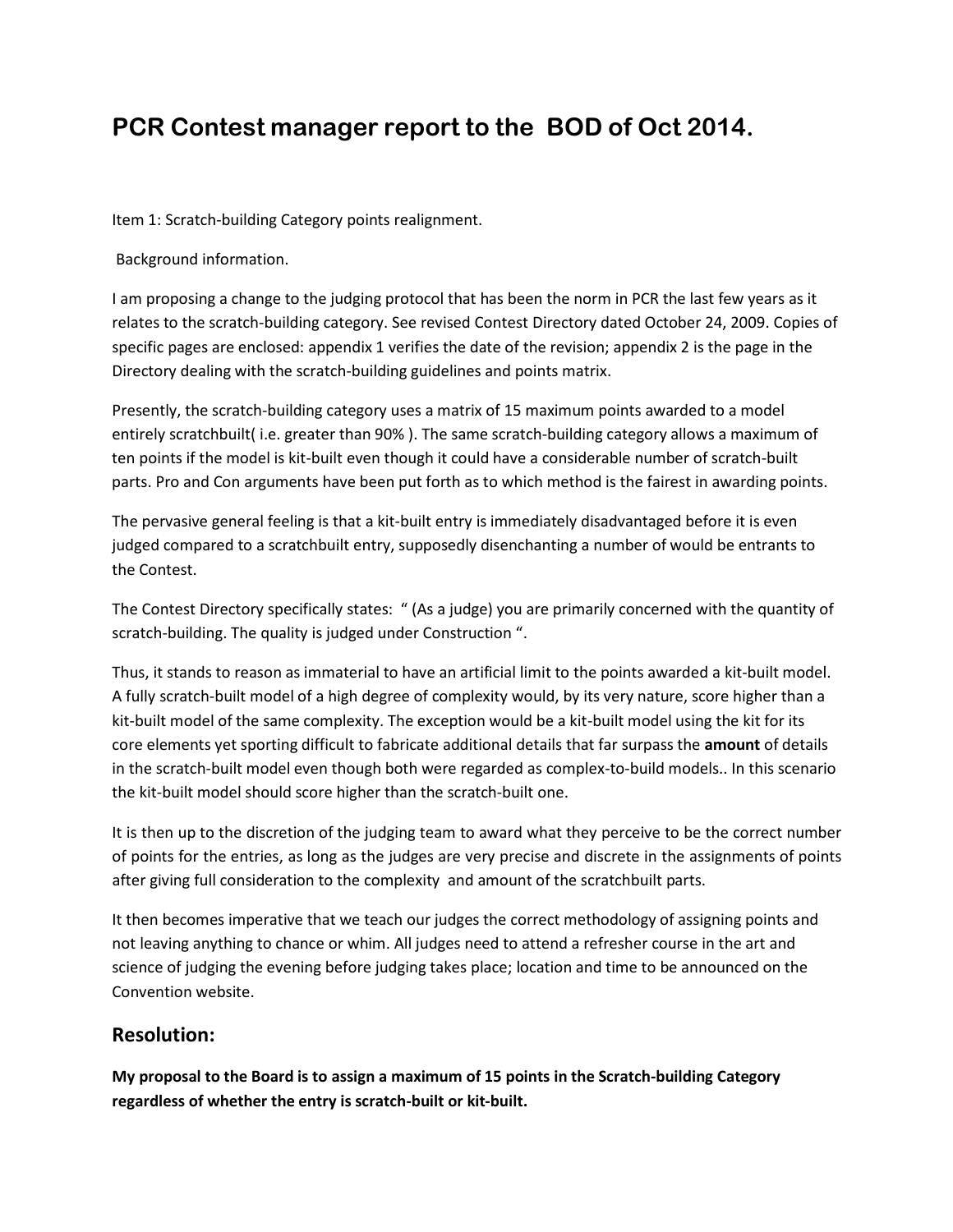As an additional benefit, this would also place us in line with the scoring system presently in use for AP Certificates and would thus allow PCR to utilize the scoring in Contest to be applied directly to AP scoring as well, without duplicating our efforts as we do not always have a substantial number of judges available.

#### Item 2:

My second point is in regards to the Contest Committee ( see appendix 3: this is page 2 part C of the Contest Directory). It explains what the Contest Committee is about and who belongs to it.

There needs to be communication between the Divisions' Superintendents and the PCR Contest Manager as to who presently holds the chair for Division Contest. There have been a considerable number of changes at the Divisional level recently. Coast Division, Sierra Division and Daylight Division have all seen multiple changes in that position. It would be a good touch if the Superintendents of the Divisions would inform the PCR Contest Manager by e-mail of the names and e-mails addresses of the new current Division Contest chairs.

**{** Yes, I could hunt them down, but it would be much simpler to be kept informed since Divisional newsletter directories ( my best source ) are not necessarily kept up to date. **}**

Same goes for the Convention Contest Chair. Much simpler if the Convention Chair would send an email to the PCR Contest Manager with a name and e-mail address. This way, the lines of communication would be easily established.

Respectfully submitted

## Joseph Giuseppe Aymar, MMR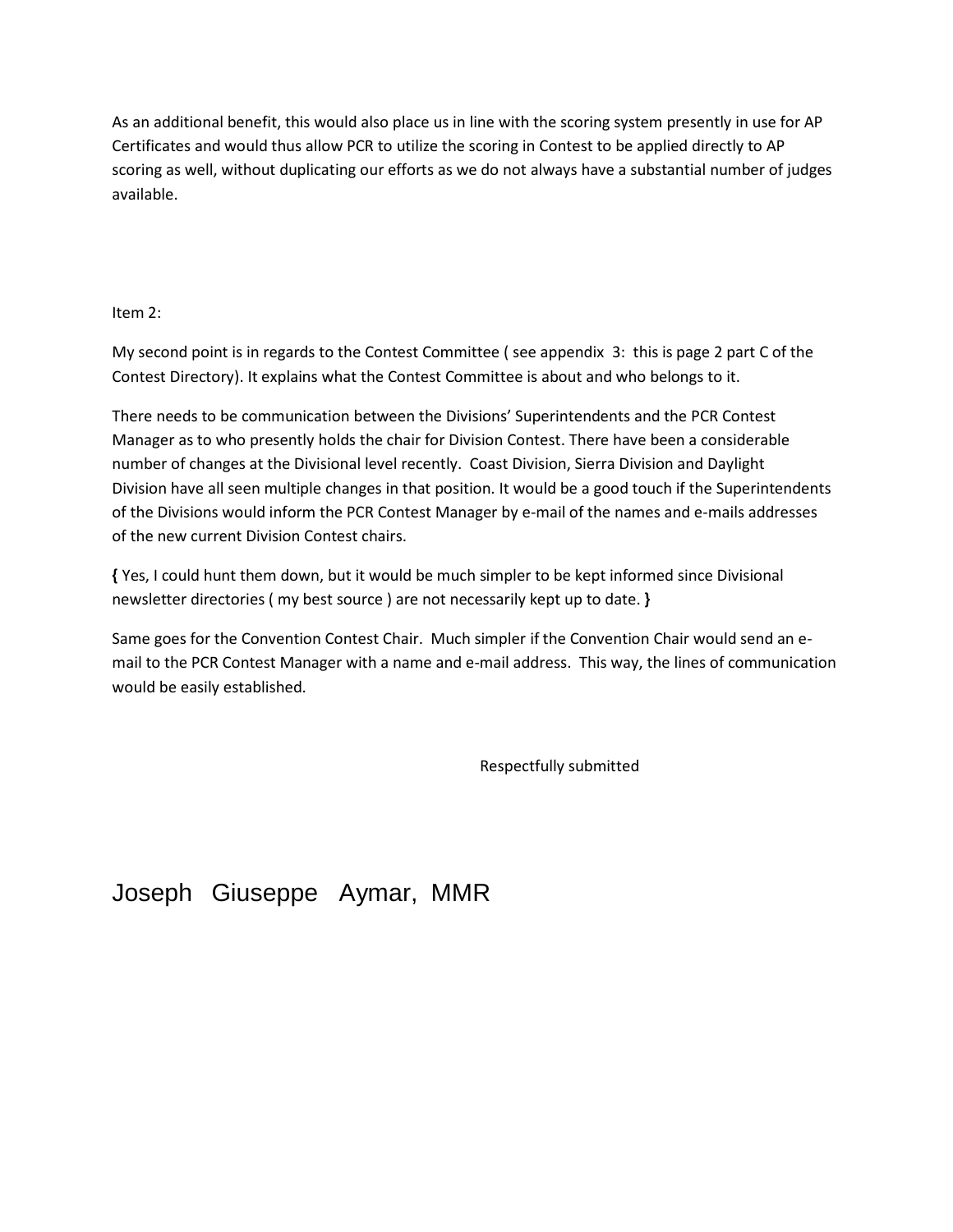

### **PACIFIC COAST REGION NATIONAL MODEL RAILROAD ASSOCIATION CONTEST DIRECTORY**

Revision of 24 October,2009

- I. *Intent,Scope, and Changes*
	- A. Pacific Coast Region (PCR) contests are held in conjunction with the annual PCR Convention. 1bis directory is intended to assemble PCR contest materials for the use of the PCR contest committee and PCR members. 1bis directory consists of a main body setting forth official PCR definitions,rules, duties, and procedures, and a series of appendices containing copies of forms, judging guidelines,suggestionsfor completing forms, and descriptions of current contest practices.
	- B. The PCR Contest Manager may make changes to the main body of this directory with the approval of the Board of Directors. Changesto appendices may be made as specified in each appendix.

#### *ll. Contest Personnel and Duties*

---

- A. The PCR Contest Manager is appointed by the Pet'President and is generally responsible for conducting the PCR contest program.The PCR Contest Manager is specifically responsible for:
	- Working with the Convention Contest Chairman to arrange and conduct PCR contests at the annual convent:**m.**
	- Informing the Convention Contest Chairman of c<Eltest requirements and estimatedcontestexpenses. *]11<sup>'''4</sup>-ve* ?... *ro r EJ r*:;!/*owi Yew ve*
	- Recruiting judges and supervisu ... jUdging.
	- Creating and maintaining the required forms and records.
	- Arranging for the production, presentation, and engraving of awards.
	- Publicizing PCR contests in **the** PCR newsletter, and informing the editor of contest winners.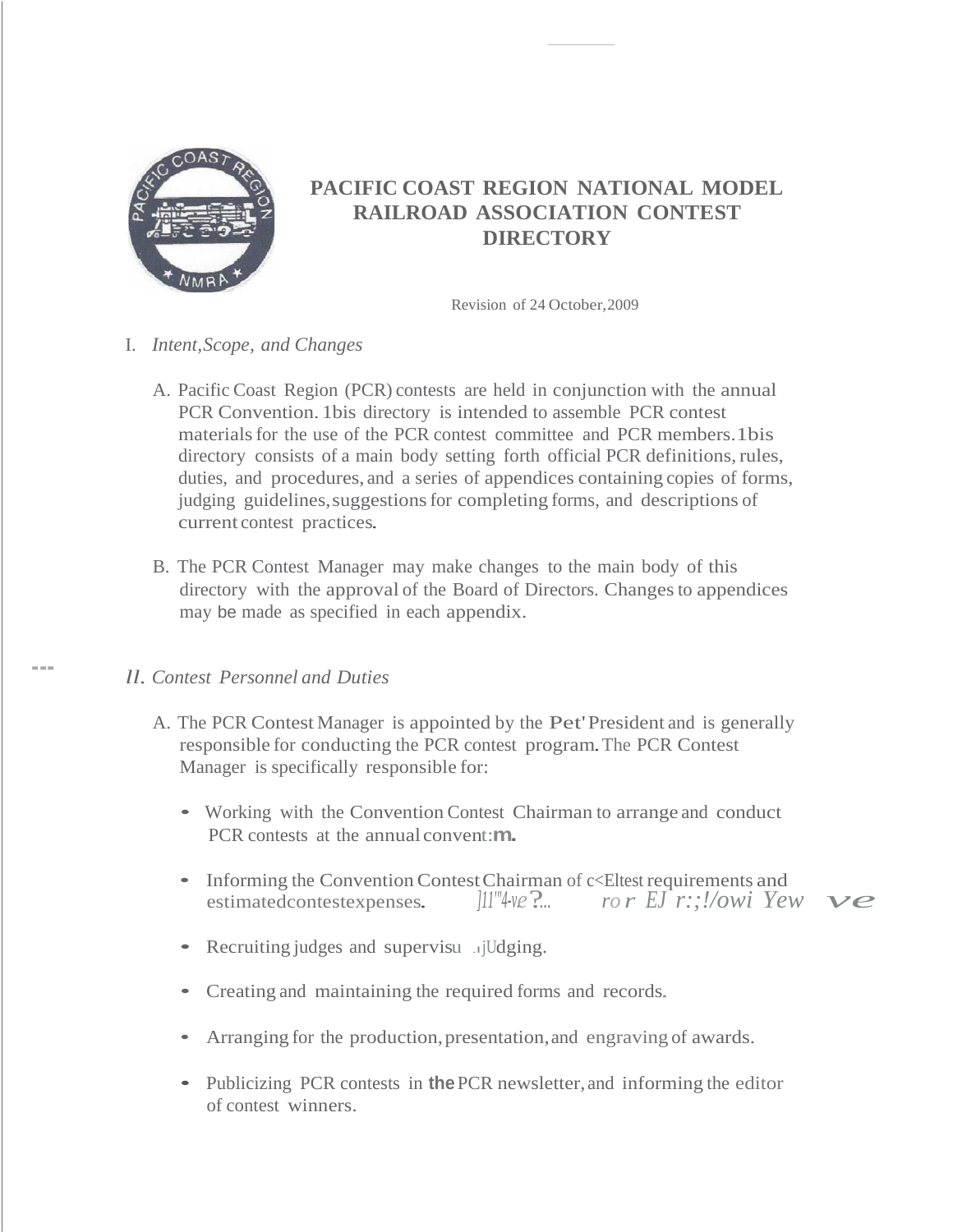# **SCRATCH BUILDING**

"This deals with all parts of the model which have been FABRICATED BY THE BUILDER."(PCR Contest Directory)

#### *How much did the modeler build from scratch, and how difftcult was the scratch building?*

This category deals with all parts of the model which have been fabricated by the modeler from basic wood, metal, plastic, or other shapes and materials. Are major portions of the model built from scratch, or just some parts and details? Consider the amount of effort required to convert basic materials into finished parts. Bending grabirons from wire, for example, is less difficult than soldering together piping or railings. Consider any planning or design work that was necessary. Drawing your own plans is considered part of scratch building, if the plans are submitted with the model. Scratch building from prototype plans, photos,or measurements is usually more difficult than scratch building from kit plans or a magazine article.

Casting or photo-etching is considered scratch building,although less difficult than making several identical parts from scratch. Did the modeler carry out all the steps from a scratch-built master to finished duplicates, or were either the masters or the duplicates created by others?

You are primarily concerned with the *quantity* of scratch building. The *quality* is judged under Construction.

| Model<br>Little                   |                |   | Some/Partly |         |                |        |                |    |         |      |         | Extensive/<br>Much/ |                              |                 |             |          |               |              |        |  |  |
|-----------------------------------|----------------|---|-------------|---------|----------------|--------|----------------|----|---------|------|---------|---------------------|------------------------------|-----------------|-------------|----------|---------------|--------------|--------|--|--|
| Complexity<br>Scratch             |                |   | Scratch     |         |                |        |                |    |         |      |         | Mostly              |                              |                 | Completel y |          |               |              |        |  |  |
|                                   |                |   |             |         |                |        |                |    |         |      |         |                     |                              | Scratch         |             |          | Scratch built |              |        |  |  |
| Simple                            | 0              |   | 2           | 3       | 4              | 5      | 6              | 7  | 8       | 9    | 1       |                     | 14                           | 15              |             | 17       | 18            | 19           | $20 -$ |  |  |
|                                   |                | 2 | 3           | 4       | 5              | 6      | $\overline{7}$ | 8  | 9       | 10   | 11      |                     | 15                           | 16              |             | 19       | .9            |              | 21     |  |  |
|                                   | $\overline{2}$ | 3 | 4           | 5       | 6              | $\tau$ | 8              | 9  | 10      | Ш    |         |                     |                              |                 |             |          | 0             | 21           | 22     |  |  |
| Moderate                          | 3              | 4 | 5           | 6       | $\overline{7}$ | 8      | 9              | 10 | ш       | 12   | 13      |                     | 17                           |                 |             |          | 21            | 22           | 23     |  |  |
|                                   | 4              |   | 6           | 7       | 8              | 9      | 10             | '' | .2      | 13   | 14      |                     |                              |                 |             |          |               | 23           | 25     |  |  |
| Complex                           | 5              |   |             | 8       | 9              | 10     | ш              | 12 | 13      | 14   | 15      |                     |                              |                 | 21          | 22       | 23            | $24^{\circ}$ |        |  |  |
|                                   |                |   |             |         |                |        |                |    |         |      |         | 11                  |                              |                 |             |          |               |              |        |  |  |
| Kit Scratchbuilding Scoring Guide |                |   |             |         |                |        |                |    |         |      |         |                     | $YY\ A\text{-}i\blacksquare$ | <b>Contract</b> |             | I5-pgwfs |               |              |        |  |  |
| Little                            |                |   |             | Some    |                |        |                |    |         | More | Much    |                     |                              |                 |             |          |               |              |        |  |  |
| Scratch                           |                |   |             | Scratch |                |        |                |    | Scratch |      | Scratch |                     |                              |                 |             |          |               |              |        |  |  |
|                                   |                |   |             |         | 3              |        | 4              |    | 15      |      |         |                     | 8                            | 9               |             |          |               |              |        |  |  |

#### Open Scratchbuilding Scoring Guide